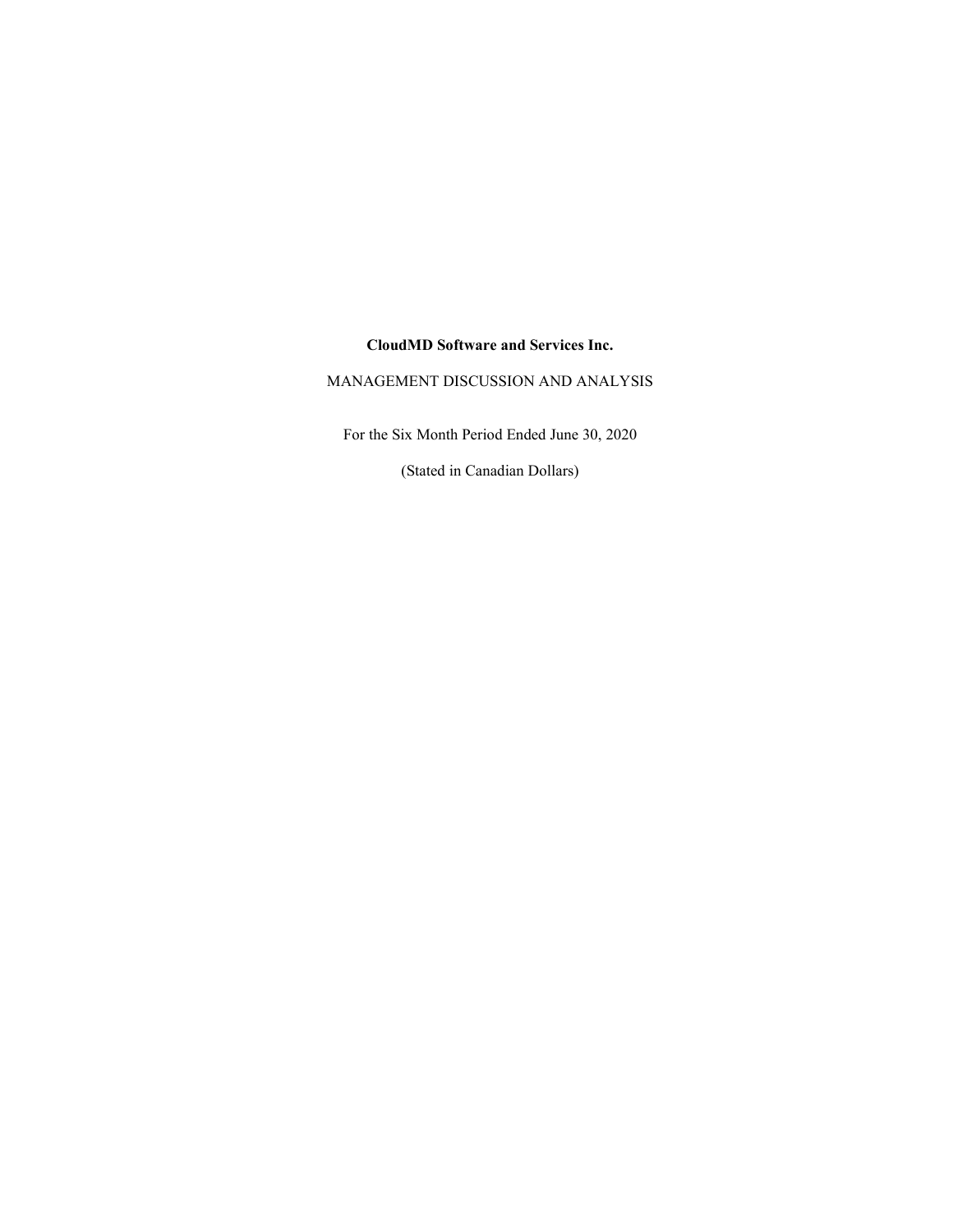## **INTRODUCTION**

#### **Basis of Discussion & Analysis**

This management's discussion and analysis ("MD&A") for CloudMD Software & Services Inc (formerly, Premier Health Group Inc.). ("CloudMD" or the "Company") is dated as of August 31, 2020 and should be read in conjunction with the Company's unaudited condensed consolidated interim financial statements for the six-month period ended June 30, 2020, and the related notes thereto. The condensed consolidated interim financial statements were prepared in accordance with International Financial Reporting Standards ("IFRS") as issued by the International Standards Board ("IASB"). All dollar amounts are in Canadian dollars, unless otherwise indicated.

All statements other than statements of historical fact in this MD&A are forward-looking statements. These statements represent the Company's intentions, plans, expectations and beliefs as of the date hereof, and are subject to risks, uncertainties and other factors of which many are beyond the control of the Company. These factors could cause actual results to differ materially from such forward-looking statements. Readers should not place undue reliance on these forward-looking statements. The Company undertakes no obligation to publicly revise these forward-looking statements to reflect subsequent events or circumstances.

Additional information relating to the Company, including annual audited financial statements, short form prospectus filed on May 28, 2020, and annual information form filed on May 19, 2020, can be located on the SEDAR website a[t www.sedar.com.](http://www.sedar.com/)

#### **General**

The Company was incorporated on September 19, 2013 under the Business Corporations Act (British Columbia) as Proelium MMA Acquisition Corp., a wholly owned subsidiary of Web Watcher Systems Ltd. ("Web Watcher"). The Company became a reporting issuer as a result of the plan of arrangement carried out by Web Watcher dated October 23, 2013. On July 9, 2015, the Company changed its name to Premier Health Services Inc. and on September 18, 2015 changed to its current name Premier Health Group Inc. On February 20, 2020, the Company changed its name to CloudMD Software and Services Inc.

On June 17, 2016, the Company completed acquisition (99.9%) of a multidisciplinary rehabilitation business located in Santiago, Dominican Republic ("Clinicas"). The acquisition price was \$1,931,700 CND (US\$ 1,500,000). The acquisition was financed by convertible promissory note in the amount of US\$ 1,500,000 (the "Note"). The Note was for a term of 5 years, 8.5% interest bearing, and due on June 17, 2021. The holder of the Note had the right to convert (at any time) any outstanding balance of the principal and interest of the Note into common shares of the Company at \$0.25 per share. The Company had the right to prepay any amount of the outstanding principal and the interest of the Note without a penalty before the due date of the Note. The Note was secured by a general security agreement.

On April 17, 2018, the Company entered into a share purchase agreement (the "Purchase Agreement") with the Company's former CEO, who is also the former sole shareholder of Clinicas (the "Purchaser"). The Purchase Agreement was entered into as a prerequisite to entering into an acquisition agreement that would result in a change of control of the Company. The terms of the Purchase Agreement are detailed in Note 11 of the financial statements for the year ended December 31, 2018. This Purchase Agreement constituted a discontinued operation involving the loss of control of Clinicas by the Company as at December 31, 2017. During the year ended December 31, 2018, the Purchase Agreement was not executed. A subsequent settlement agreement was entered into April 1, 2019 (the "Settlement Agreement"). As a result of the Settlement Agreement, the loss of control of Clinicas constitutes a discontinued operation of the Company and all of the assets and liabilities of Clinicas have been classified as held-for-sale as at December 31, 2018. This resulted in a net liability of \$139,372 from discontinued operation as at December 31, 2018.

On April 1, 2019, the Company entered into a settlement agreement with the Company's former CEO, who is also the former sole shareholder of Clinicas, to complete the full transfer of the Company's 99.9% ownership of Clinicas and the forgiveness of the convertible debenture held by the former CEO issued on the original purchase of 99.9% of Clinicas (the "Settlement Agreement").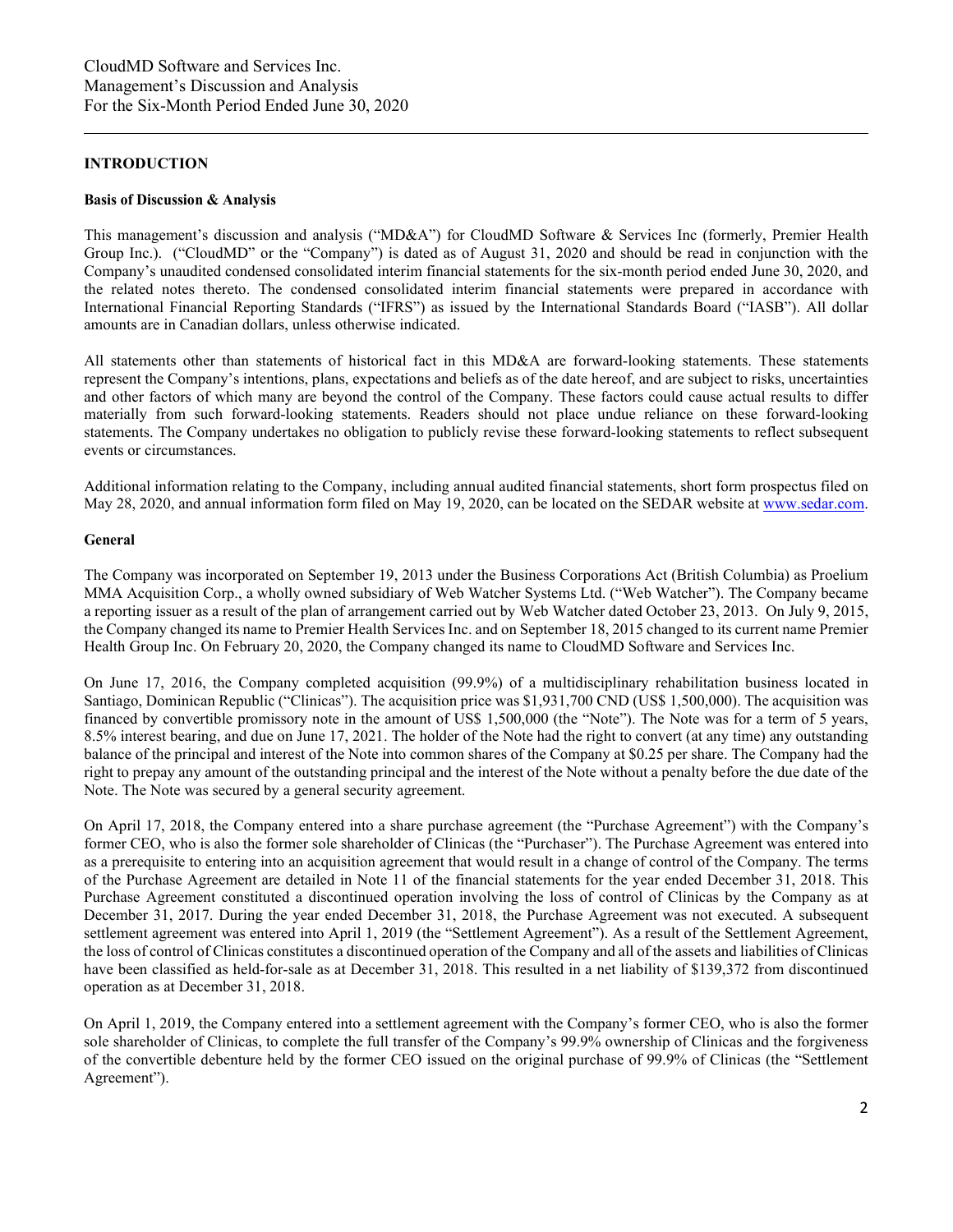As part of the Settlement Agreement, the Company completed the following:

- On April 1, 2019, as part of the settlement, the convertible debenture was forgiven.
- on April 1, 2019, the Company assigned to the Purchaser's company, Benras Holdings Inc., the following promissory notes as security for, and in full and final satisfaction of any amount owed by the Company to the Purchaser: (i) a promissory note dated February 20, 2018 plus interest owed to the Company by the former CFO and a company owned by the former CFO with an amount outstanding as at December 31, 2018 of \$43,001, and (ii) a promissory note dated February 20, 2018 in the amount of \$220,000 plus interest owed to the Company by Explorinvest Capital Corp., a company partially owned by the former CFO of the Company
- on May 16, 2019, the Company issued 400,000 common shares, and
- on July 26, 2019, the Company issued 75,000 common shares.

On January 28, 2019, the Company completed the acquisition of all the issued and outstanding shares of Cloud Practice Inc. ("Cloud Practice") thereof in consideration of \$2,000,000 in cash and an aggregate of 3,947,368 common shares of the Company, of which 3,947,368 of such shares are restricted from trading with 1/2 released from the restriction every 6 months commencing July 28, 2019.

On April 26, 2019, the Company closed the first tranche of a non-brokered private placement of 3,050,134 common shares for gross proceeds of \$1,982,610 (\$0.65 per common share). Each unit consisted of one common share and one-half of one common share purchase warrant of the Company. Each whole warrant is exercisable into one common share of the Company at an exercise price of \$1.00 until April 26, 2021.

On May 16, 2019, the Company closed the second tranche of a non-brokered private placement of 684,553 common shares for gross proceeds of \$444,960 (\$0.65 per common share). Each unit consisted of one common share and one-half of one common share purchase warrant of the Company. Each whole warrant is exercisable into one common share of the Company at an exercise price of \$1.00 until May 16, 2021.

On July 17, 2019, the Company completed the acquisition of all of the issued and outstanding shares of two pharmacies ("Pharmacies") based in Metro Vancouver, B.C. In consideration for the acquisition, the Company paid \$1,022,998 in cash, issued 3,432,384 common shares of the Company

On September 30, 2019, the Company closed a non-brokered private placement of 5,250,000 common shares for gross proceeds of \$2,100,000 (\$0.40 per common share). Each unit consisted of one common share and one-half of one common share purchase warrant of the Company. Each whole warrant is exercisable into one common share of the Company at an exercise price of \$0.65 until September 30, 2021.

On January 10, 2020, the Company issued 3,000,000 common shares for the business acquisition of Livecare. Pursuant to the agreement, 1,574,959 common shares were cancelled and returned to treasury on April 17, 2020, resulting in net amount of 1,425,041 common shares issued with a fair value of \$662,644.

On January 31, 2020, the Company issued 1,500,000 common shares pursuant to a debt settlement agreement.

On March 20, 2020, the Company completed tranche 1 of a brokered private placement of 4,875,449 units for gross proceeds of \$2,340,216 (\$0.48 per unit). Each unit consisted of one common share and one-half of one common share purchase warrant of the Company. Each whole warrant is exercisable into one common share of the Company at an exercise price of \$0.70 for two years from closing. In connection with this private placement, agents were paid cash commissions of \$182,897 and issued 238,147 common shares, 119,073 agent's warrants with an exercise price of \$0.70 per common share and 381,036 agent's warrants with an exercise price of \$0.48 per common share. The agent's warrants have a fair value equal to \$111,259.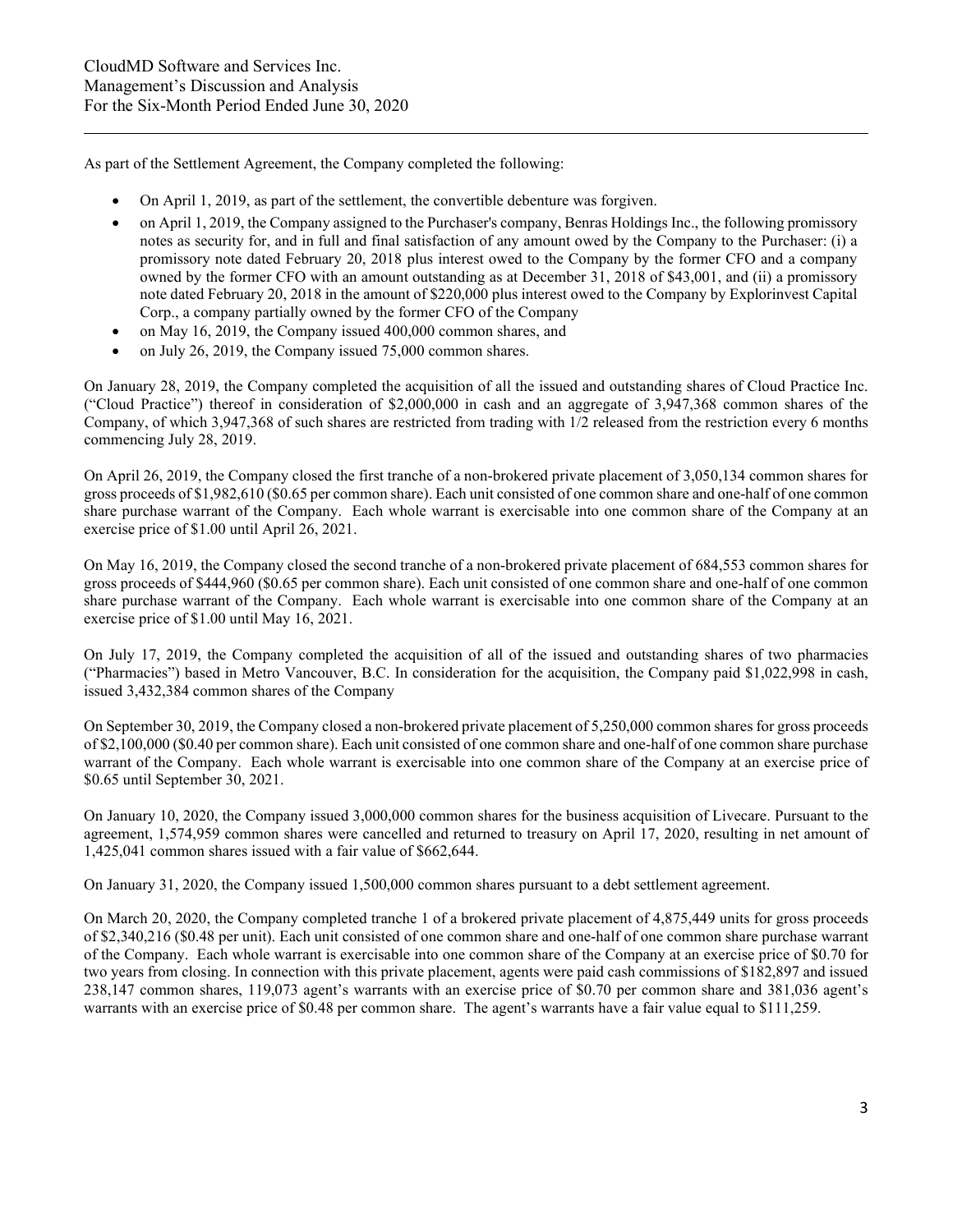On March 30, 2020, the Company completed tranche 2 of a brokered private placement of 1,423,166 units for gross proceeds of \$683,120 (\$0.48 per unit). Each unit consisted of one common share and one-half of one common share purchase warrant of the Company. Each whole warrant is exercisable into one common share of the Company at an exercise price of \$0.70 for two years from closing. In connection with this private placement, agents were paid cash commissions of \$37,930 and issued 49,388 common shares, 79,020 agent's warrants with an exercise price of \$0.70 per common share and 24,694 agent's warrants with an exercise price of \$0.48 per common share. The agent's warrants have a fair value equal to \$26,085.

On April 17, 2020, the Company cancelled 1,574,959 contingent common shares previously issued for the acquisition of Livecare.

On June 2, 2020, the Company closed a short-form prospectus offering, on a bought deal basis, including the full exercise of the underwriters' overallotment option. The company issued a total of 21,357,800 units at the price of \$0.70 per unit for aggregate gross proceeds of \$14,950,460. Each unit comprises one common share and one-half of one common share purchase warrant of the company. Each whole warrant is exercisable into one common share of the Company at an exercise price of \$1.00 for two years from closing. In connection with the bought deal, the underwriters were paid cash commissions of \$1,046,532 and issued 1,495,046 agent's warrants. Each agent warrant is exercisable to acquire one common share of the company at the exercise price of \$1 per common share for a period of 2 years from the closing date of the offering. The agent's warrants have a fair value equal to \$497,147 (see Note 19 (c) for further information on the fair value calculation). The Company incurred additional share issuance costs amounting to \$295,255 in connection to the above bought deal.

On June 4, 2020, after a successful transition from the Canadian Securities Exchange, CloudMD commenced trading on the TSX Venture Exchange under the same ticker symbol (DOC).

Our head office registered, and records office is located at 810-789 W Pender Street, Vancouver, British Columbia, V6C 1H2, Canada.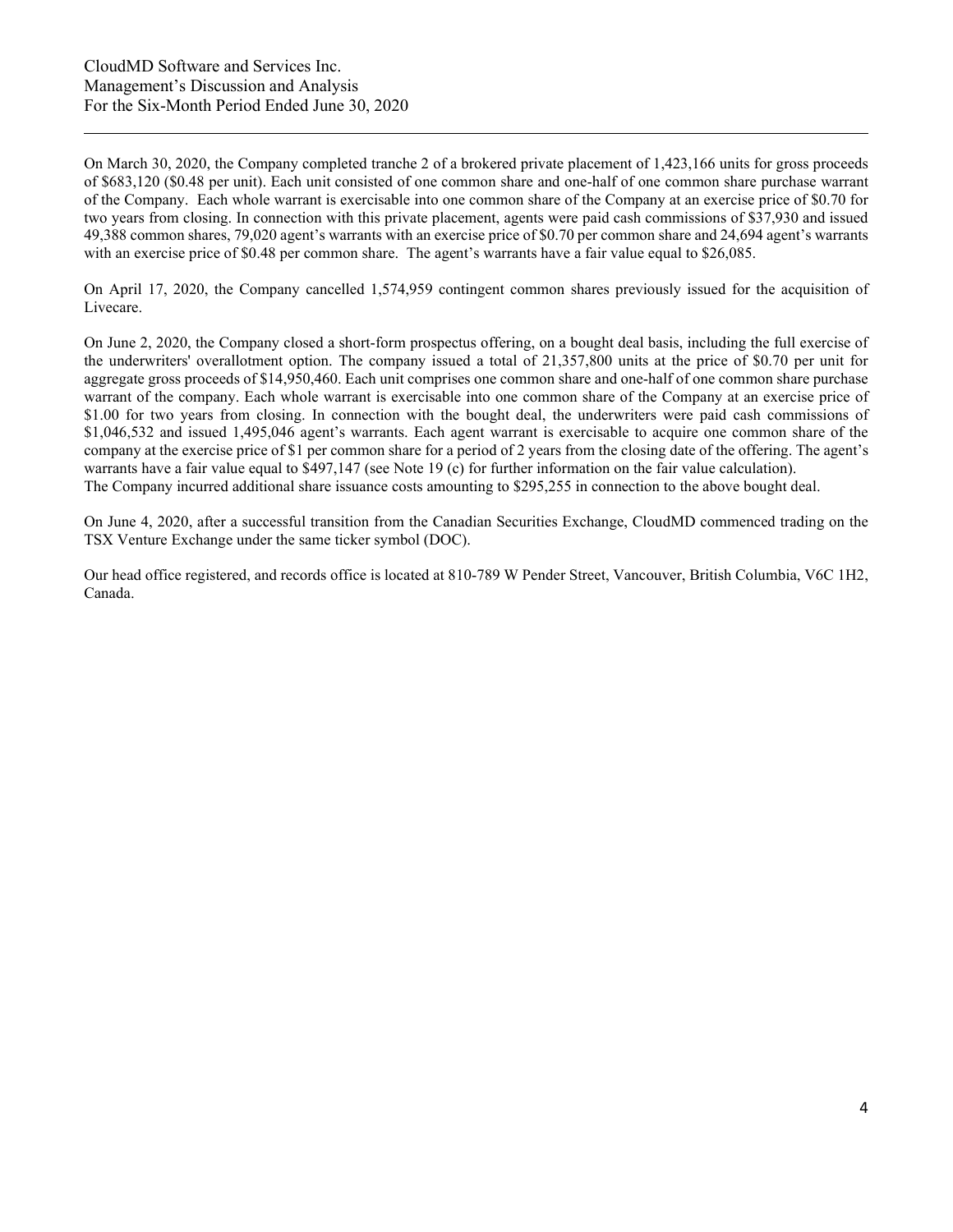## **THE COMPANY AND BUSINESS**

#### **Company Overview**

The Company was incorporated under the Business Corporations Act (British Columbia) on September 19, 2013. On August 1, 2018, the Company acquired HealthVue. On January 28, 2019, the company acquired Cloud Practice. On July 17, 2019, the company acquired two Pharmacies. The Company's main revenue is generated from the operation and management of both primary care clinics, pharmacies and from the sale of healthcare software using a software as a service ("SAAS") model.

HealthVue provides telemedicine visits remotely and full-service family practice from its multiple clinic locations throughout the Lower Mainland in British Columbia. The clinics are fully digitized and inter-connected using the latest in healthcare technology. HealthVue has been one of the pioneers of incorporating bricks and mortar locations with telemedicine as a form of healthcare delivery to their patients.

Cloud Practice is a technology company that offers cloud-based electronic medical records software, medical billing software and an online patient portal for medical clinics using a software as a service ("SAAS") model. Cloud Practice services over 315 clinics across Canada, 3000 doctors and has approximately 3 million patient charts in their database.

The Pharmacies' main business is the retailing of prescription drugs, over-the-counter drugs, and other front store items. In addition to product retailing, the Pharmacies provide clinical services like med reviews and compounding services.

Livecare is a Canadian telehealth company founded and operated by physicians dedicated to giving patients access to quality, real-time healthcare. Livecare offers digital technologies that connect doctors and allied health care providers to their patients via secure, encrypted, face-to-face video and messaging. In addition to its telemedicine platform, Livecare offers kindredPHR, a personalized health record used for storing, managing, and sharing health information, thus enabling patients' access to manage their own care and share amongst their multiple health care providers.

The Company is focused on innovative health care approaches that combine human skill-based expertise with emerging technologies. The Company, in conjunction with its subsidiary Cloud Practice, is developing proprietary technologies to deliver quality healthcare through the combination of connected primary care clinics, telemedicine, and an artificial intelligence (AI) enabled patient portal.

The Company is planning to aggressively grow its patient base through acquisition and organic growth over the next 12 months. CloudMD is planning on acquiring, and/or partnering with, other businesses and technologies that complement its business plan. This patient centric approach has been very well received and the company will continue to find ways to improve access to convenient and efficient healthcare.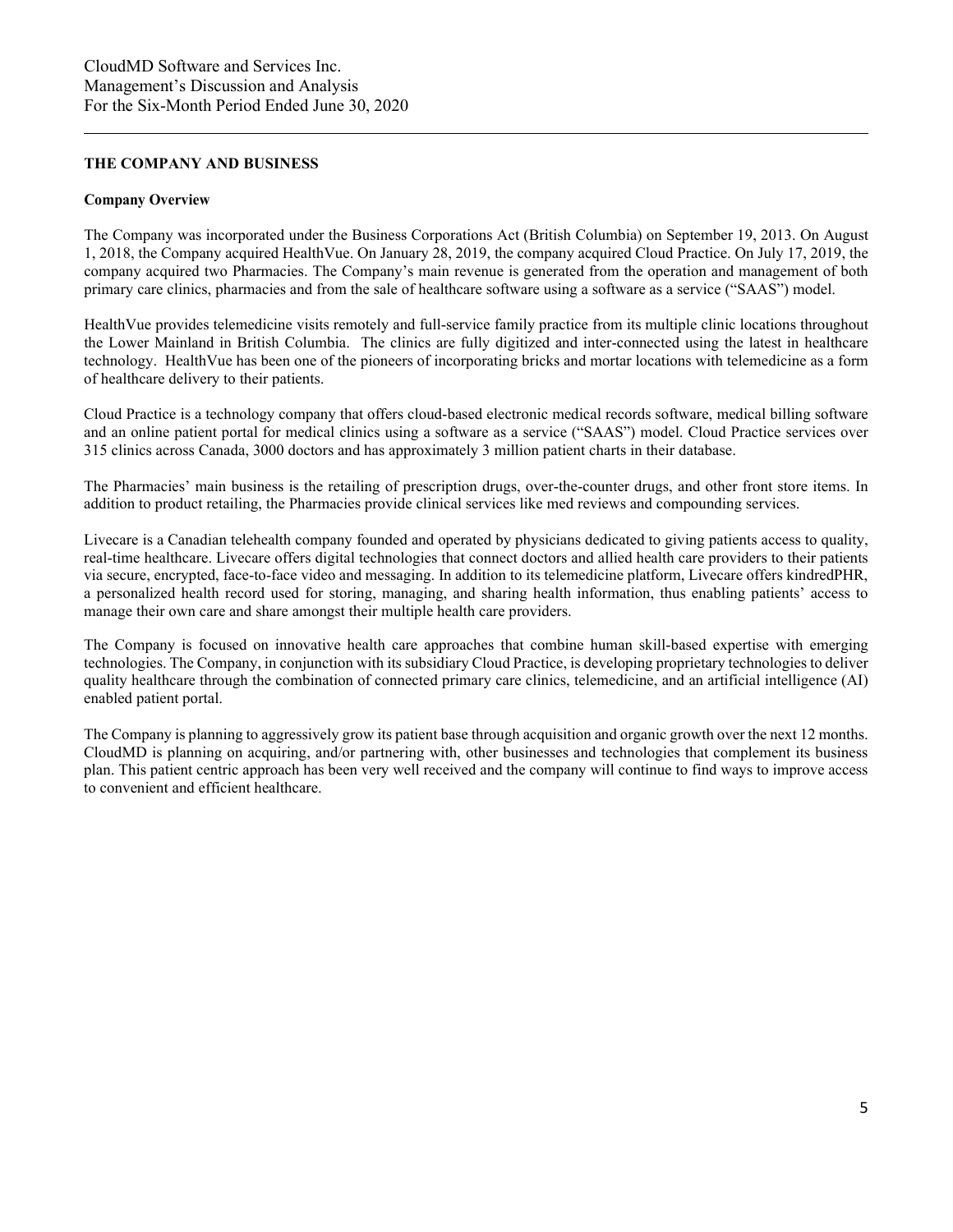## **SELECTED QUARTERLY INFORMATION**

|                    | Q2 2020<br>ъ | O1 2020     | Q4 2019     | Q3 2019     | Q2 2019     | O1 2019<br>$(1)$ \$ | O <sub>4</sub> 2018<br>$(1)$ \$ | O3 2018<br>$(1)$ \$ |
|--------------------|--------------|-------------|-------------|-------------|-------------|---------------------|---------------------------------|---------------------|
|                    |              |             |             |             |             |                     |                                 |                     |
| Revenue            | (2,789,987)  | (3,056,729) | (2,442,317) | (2,165,217) | (1,061,569) | (1,100,330)         | (763, 468)                      | (438,080)           |
| Fees paid to       |              |             |             |             |             |                     |                                 |                     |
| Doctors            | 844,986      | 881,199     | 478,257     | 494,340     | 534,506     | 648,752             | 564,357                         | 323,041             |
| Cost of goods sold | 776,096      | 918,862     | 902,263     | 671,929     |             |                     |                                 |                     |
| Expenses           | 3,636,460    | 2,959,068   | 2,203,114   | 2,099,972   | 1,483,452   | 1,839,287           | 1,722,875                       | 788,687             |
| Other (income)     |              |             |             |             |             |                     |                                 |                     |
| expense            | (300, 563)   | (79, 406)   |             | 6,047       | 140,225     | (14, 852)           | 111,966                         | 39,968              |
| Net income (loss)  |              |             |             |             |             |                     |                                 |                     |
| for the period     | (2,768,117)  | (1,622,994) | (1,141,317) | (1,107,071) | (1,096,614) | (1,372,857)         | (1,635,730)                     | (713, 616)          |
| Income (Loss) per  |              |             |             |             |             |                     |                                 |                     |
| common share       | (0.03)       | (0.02)      | (0.01)      | (0.01)      | (0.02)      | (0.02)              | (0.06)                          | (0.25)              |
| Total assets       | 33,923,822   | 22,006,928  | 17,726,254  | 17,901,722  | 10,411,157  | 10,436,925          | 6,423,328                       | 6,655,638           |
| Total liabilities  | 7,963,061    | 7,763,163   | 6,484,970   | 5,881,738   | 1,125,297   | 4,640,960           | 2,218,491                       | 1,765,236           |
| Dividends declared |              |             |             |             |             |                     |                                 |                     |
|                    |              |             |             |             |             |                     |                                 |                     |

The following financial data has been prepared in accordance with IFRS:

(1) These amounts are shown including the revenues and expenses from the discontinued operations.

For the three-month period ended June 30, 2020 the Company incurred a loss of \$2,768,117 as compared to net loss of \$1,065,092, for the same period in 2019. The Company reported revenues for the three months ended June 30, 2020 of \$2,789,987 (2019: \$1,061,569). The net loss for the period ended June 30, 2020 was mainly due to \$503,924 (2019: \$448,975) of stock based compensation; \$844,986 (2019: \$534,506) of fees paid to doctors; \$776,096 (2019: \$Nil) of cost of goods sold; \$1,286,236 (2019: \$557,966) of wages & salaries; \$955,433 (2019: \$141,673) of professional fees, \$243,367 (2019: \$85,933) of marketing and advertising, office and administration of \$241,121 (2019: \$117,106), and interest expense of \$65,359 (2019: \$5,000). The other variables pertain to gain on debt forgiveness for the amount of 36,502, other income of \$62,935 and contingent legal expense for the amount of \$400,000.

## **SELECTED ANNUAL INFORMATION**

|                                   | 2019        | 2018        | 2017       |
|-----------------------------------|-------------|-------------|------------|
| Revenue                           | (6,769,433) | (1,201.548) |            |
| Expenses, including cost of sales | 11,355,872  | 3,655,944   | 726,204    |
| Other (income) expense            | (31, 772)   | 142,719     | (612, 399) |
| Loss from discontinued operations | 163,192     | 86,247      | 73,715     |
| Net income (loss) for the period  | (4,717,859) | (2,683,362) | (187, 520) |
| Income (Loss) per common share    | (0.07)      | (0.06)      | (0.02)     |
| Total assets                      | 17,726,254  | 6,423,328   | 410,810    |
| <b>Total liabilities</b>          | 6,484,970   | 2,218,491   | 1,369,953  |
| Dividends declared                |             |             |            |

The consolidated financial statements have been prepared in accordance with IFRS as issued by the International Accounting Standards Board ("IASB") and interpretations of the International Financial Reporting Interpretations Committee ("IFRIC").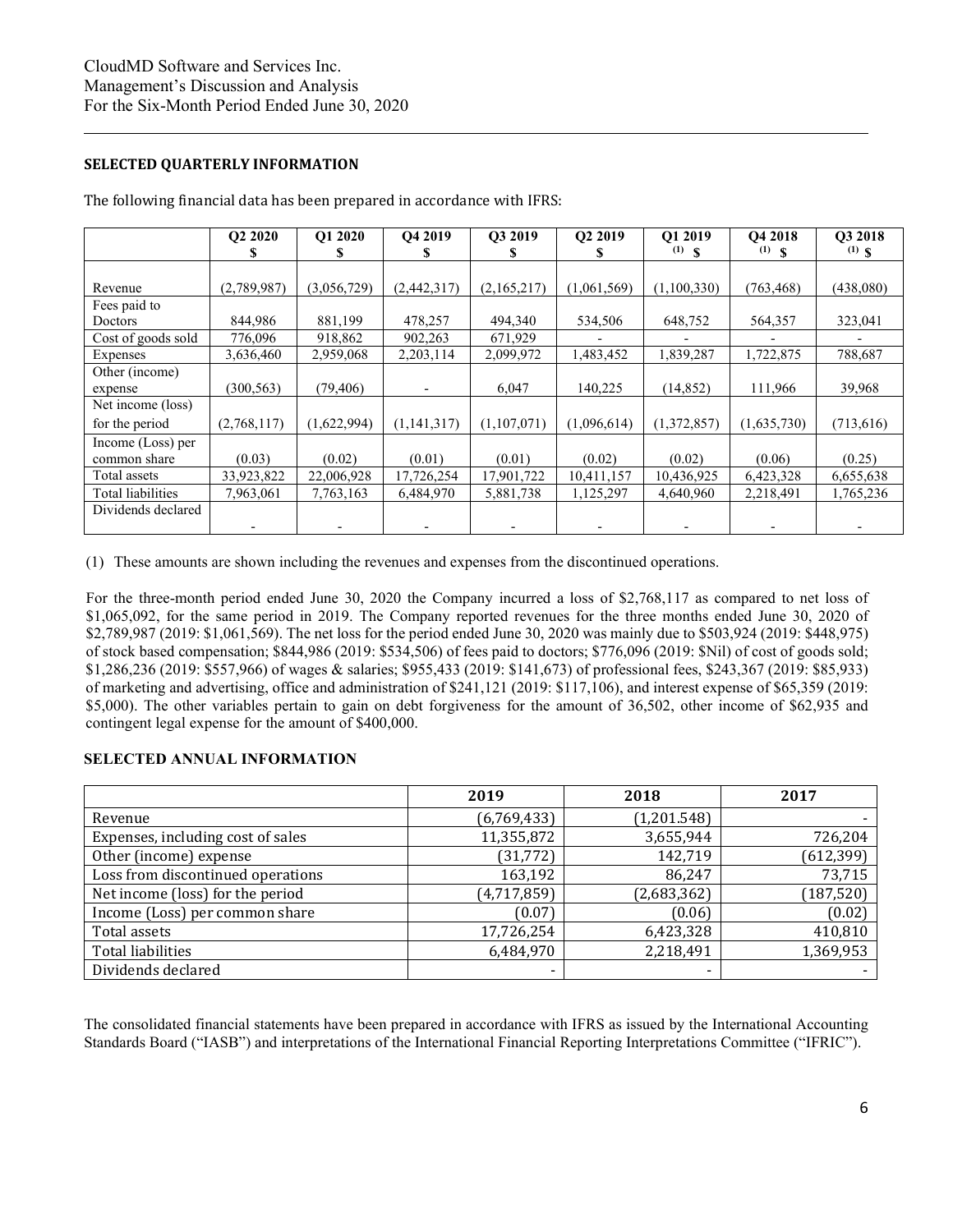The consolidated financial statements are presented in Canadian dollars, which is the functional currency of the parent Company and its subsidiaries. These consolidated financial statements have been prepared on a historical cost basis, except for certain financial instruments classified as fair value through profit or loss, and available-for-sale, which are stated at their fair value. In addition, these consolidated financial statements have been prepared using the accrual basis of accounting, except for certain cash flow information.

#### **FINANCIAL POSITION**

At June 30, 2020, the Company had current assets of \$15,839,778 and current liabilities of \$3,230,867. At June 30, 2020, the Company had working capital of \$12,608,911 compared to working capital of \$810,761 at December 31, 2019. The Company has to rely upon the sale of equity securities primarily through private placements for the cash required for acquisition and operating expenses.

#### **Additional Disclosure**

In the six-month period ending June 30, 2020, the Company has generated \$5,846,716 in revenue from the Healthvue clinics, Pharmacies, Cloud Practice and Livecare subsidiaries compared to \$2,161,899 for the period ended June 30, 2019. The net loss in the period included is mainly due to the non-cash expense of stock based compensation of \$949,327 and amortization of \$411,340, physician fees in the amount of \$1,726,185, cost of goods sold of \$1,694,958, wages & salaries in the amount of \$2,527,961, professional fees in the amount of \$1,321,026, office and administration expense in the amount of \$476,576. Rent expense in the amount of 134,537, interest expense in the amount of \$126,556, and marketing fees in the amount of \$566,892. The other variables pertain to gain on debt forgiveness for the amount of 115,908, other income of \$62,935 and contingent liabilities expense for the amount of \$400,000.

## **LIQUIDITY AND CAPITAL RESOURCES**

## **Changes in Cash Position**

|                                                     | For the Six-Month Period Ended |               |  |  |
|-----------------------------------------------------|--------------------------------|---------------|--|--|
|                                                     | <b>June 30, 2020</b>           | June 30, 2019 |  |  |
| Cash (used in) /provided by:                        |                                |               |  |  |
| Net cash (used in) operating activities             | (2,633,428)                    | (1,520,972)   |  |  |
| Net cash (used in) provided by investing activities | (172, 837)                     | (1,053,582)   |  |  |
| Net cash provided by financing activities           | 14,896,660                     | 2,582,607     |  |  |
| Increase in cash and cash equivalents               | 12,090,395                     | 8,053         |  |  |
| Cash and cash equivalents, beginning of period      | 1,696,402                      | 1,055,543     |  |  |
| Cash and cash equivalents, ending of period         | 13,786,797                     | 1,063,596     |  |  |

The Company had cash and cash equivalents of \$13,786,797 at June 30, 2020 compared to \$1,063,596 at June 30, 2019. During the period ended June 30, 2020, the Company had cash outflows from operations of (\$2,633,428) compared to cash outflows of (\$1,520,972) in period ending June 30, 2019.

Cash used in investing activities during the period ended June 30, 2020 was (\$172,837) compared to cash used by investing activities of (\$1,053,582) for the period ended June 30, 2019, which was mainly due to payments towards the acquisition of Livecare and purchase of equipment. During the period ended June 30, 2020, the Company paid \$60,000 in cash as part of the consideration paid for the acquisition of Livecare, \$25,000 in cash for short-term investments and \$84,112 in cash towards the purchase of intangible asset and equipment.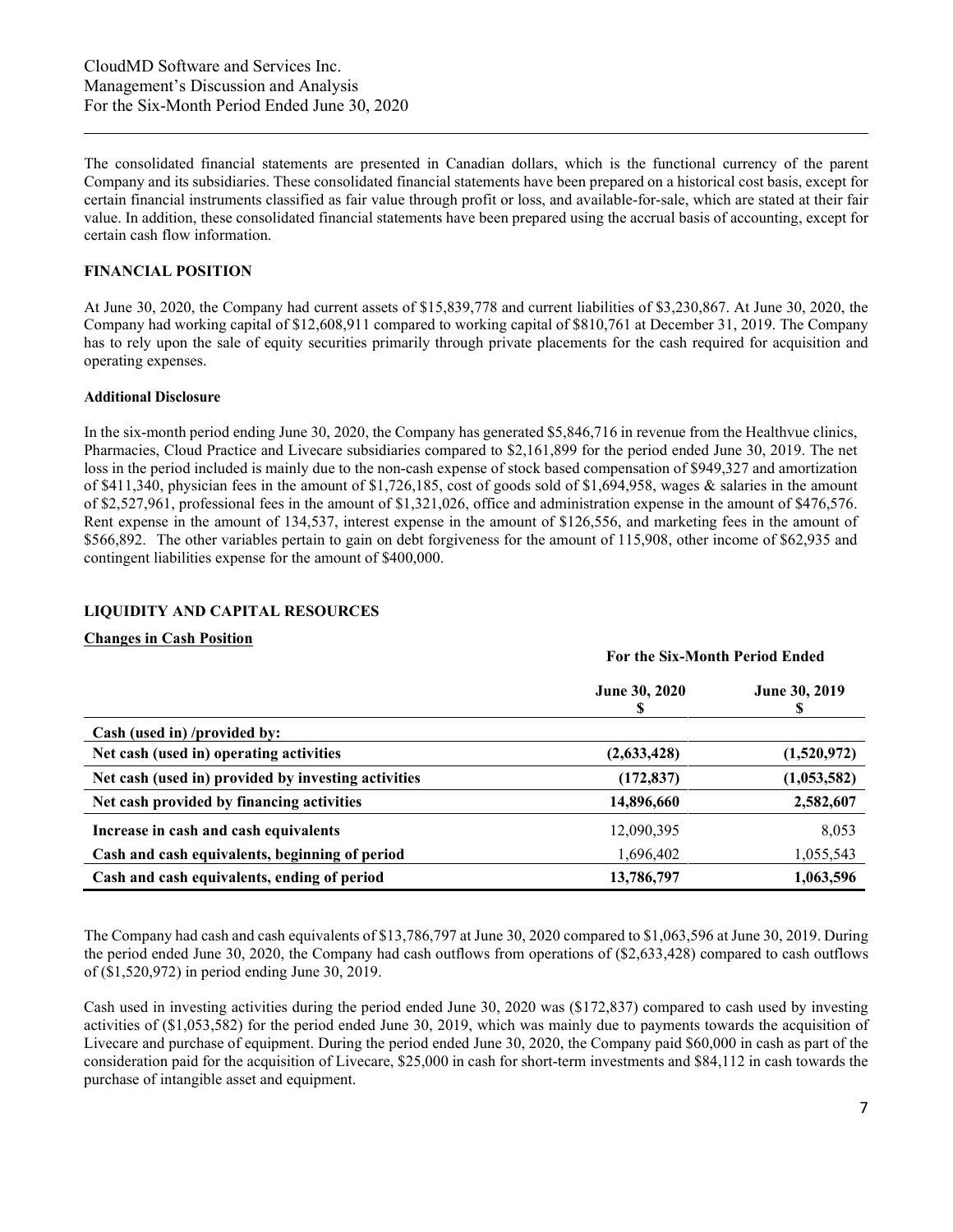Cash provided by financing activities during the period ended June 30, 2020 was \$14,896,660 compared to cash provided in financing activities of \$2,582,607 for the period ended June 30, 2019, mainly due to proceeds from the issuance of shares in the amount of \$17,973,795, proceeds from exercise of options and warrants for the amount of \$180,000 and \$80,113 respectively, share issuance cost paid in cash in the amount of \$1,721,541, payments made towards lease liability in the amount of \$259,835, and payments made to term loans and line of credit in the amount of \$183,885 and \$1,104,489 respectively.

## **OFF-BALANCE SHEET ARRANGEMENTS**

The Company has no off-balance sheet arrangements.

## **PROPOSED TRANSACTIONS**

There are no proposed transactions that have not been disclosed herein.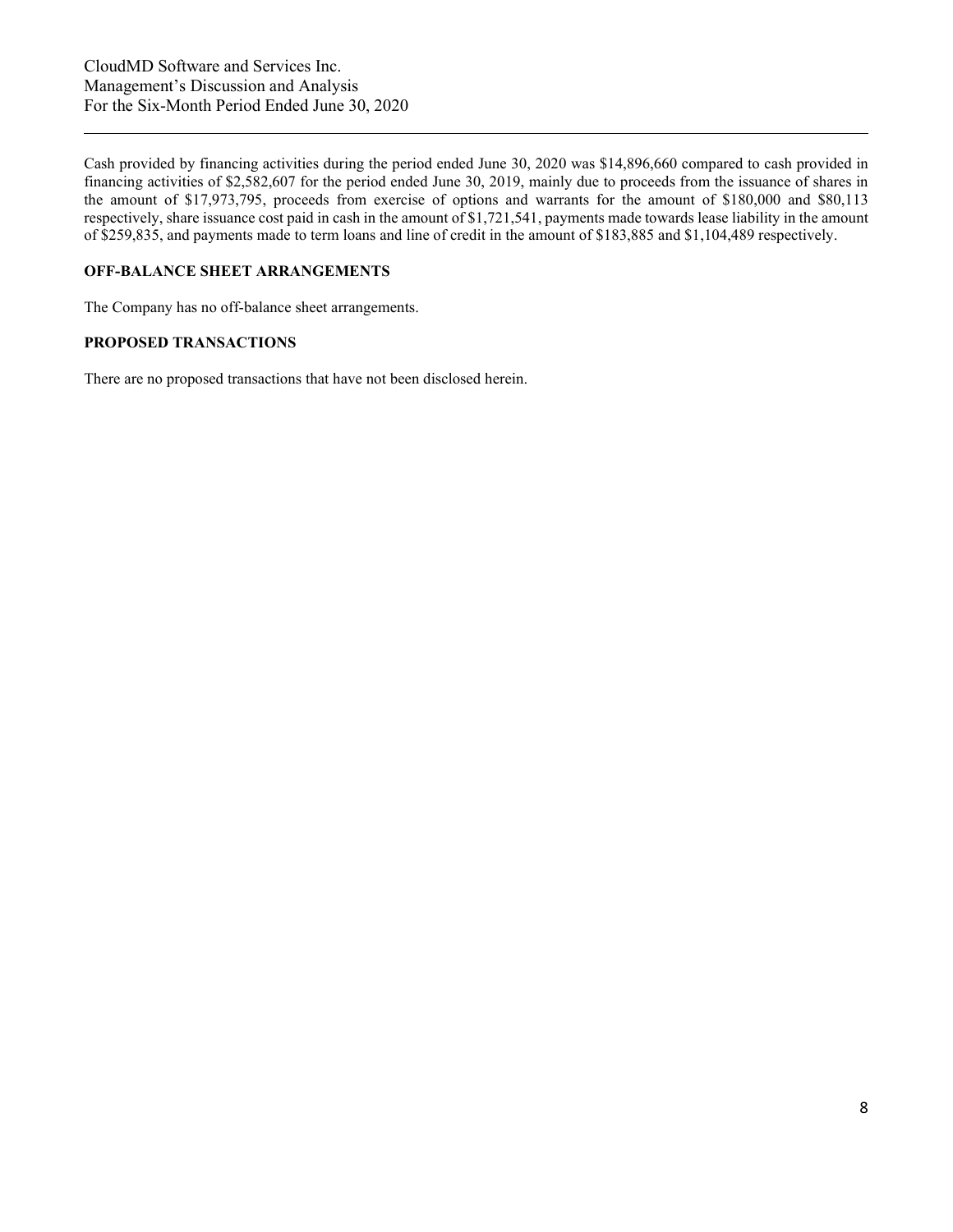### **SHARE CAPITAL**

- a) **Authorized:** unlimited common shares without par value
- b) **Share Capital:** As at August 31, 2020, the issued share capital comprises 115,067,402 common shares. As at June 30, 2020, the issued share capital comprises 113,562,211 (December 31, 2019 – 81,213,470) common shares.

#### *During the* **6-month period ended June 30, 2020***, the Company had the following share capital transactions:*

- On January 10, 2020, the Company issued 3,000,000 common shares for the business acquisition of Livecare *(Note 3).* Pursuant to the agreement, 1,574,959 common shares were cancelled and returned to treasury on April 17, 2020.
- On January 31, 2020, the Company issued 1,500,000 common shares valued at \$577,500 to settle debt of \$600,000 acquired in conjunction with Livecare. *(Note 3)*
- On February 3, 2020, the Company issued 750,000 common shares valued at \$296,250 for prepaid consulting fees.
- On March 20, 2020, the Company completed tranche 1 of a brokered private placement of 4,875,449 units for gross proceeds of \$2,340,216 (\$0.48 per unit). Each unit consisted of one common share and one-half of one common share purchase warrant of the Company. Each whole warrant is exercisable into one common share of the Company at an exercise price of \$0.70 for two years from closing.

In connection with this private placement, agents were paid cash commissions of \$182,897 and issued 238,147 common shares, 119,073 agent's warrants with an exercise price of \$0.70 per common share, and 381,036 agent's warrants with an exercise price of \$0.48 per common share. The agent's warrants have a fair value equal to \$111,259 (see Note 19 (c) for further information on the fair value calculation).

• On March 30, 2020, the Company completed tranche 2 of a brokered private placement of 1,423,166 units for gross proceeds of \$683,120 (\$0.48 per unit). Each unit consisted of one common share and one-half of one common share purchase warrant of the Company. Each whole warrant is exercisable into one common share of the Company at an exercise price of \$0.70 for two years from closing.

In connection with this private placement, agents were paid cash commissions of \$37,930 and issued 49,388 common shares, 79,020 agent's warrants with an exercise price of \$0.70 per common share, and 24,694 agent's warrants with an exercise price of \$0.48 per common share. The agent's warrants have a fair value equal to \$26,085 (see Note 19 (c) for further information on the fair value calculation).

The Company incurred additional share issuance costs amounting to \$157,007 in connection to the above private placement.

- On March 30, 2020, in connection with the above private placement, the Company issued 6,500 common shares, paid a cash fee of \$1,920 and issued 233,278 agent's warrants with an exercise price of \$0.70 per common share. The agent's warrants have a fair value equal to \$50,668 (see Note 19 (c) for further information on the fair value calculation).
- On May 21, 2020, the Company issued 150,000 common shares valued at \$112,500 to Mr. Kohler, a director of the Company and chairman of the Board, in consideration of future services.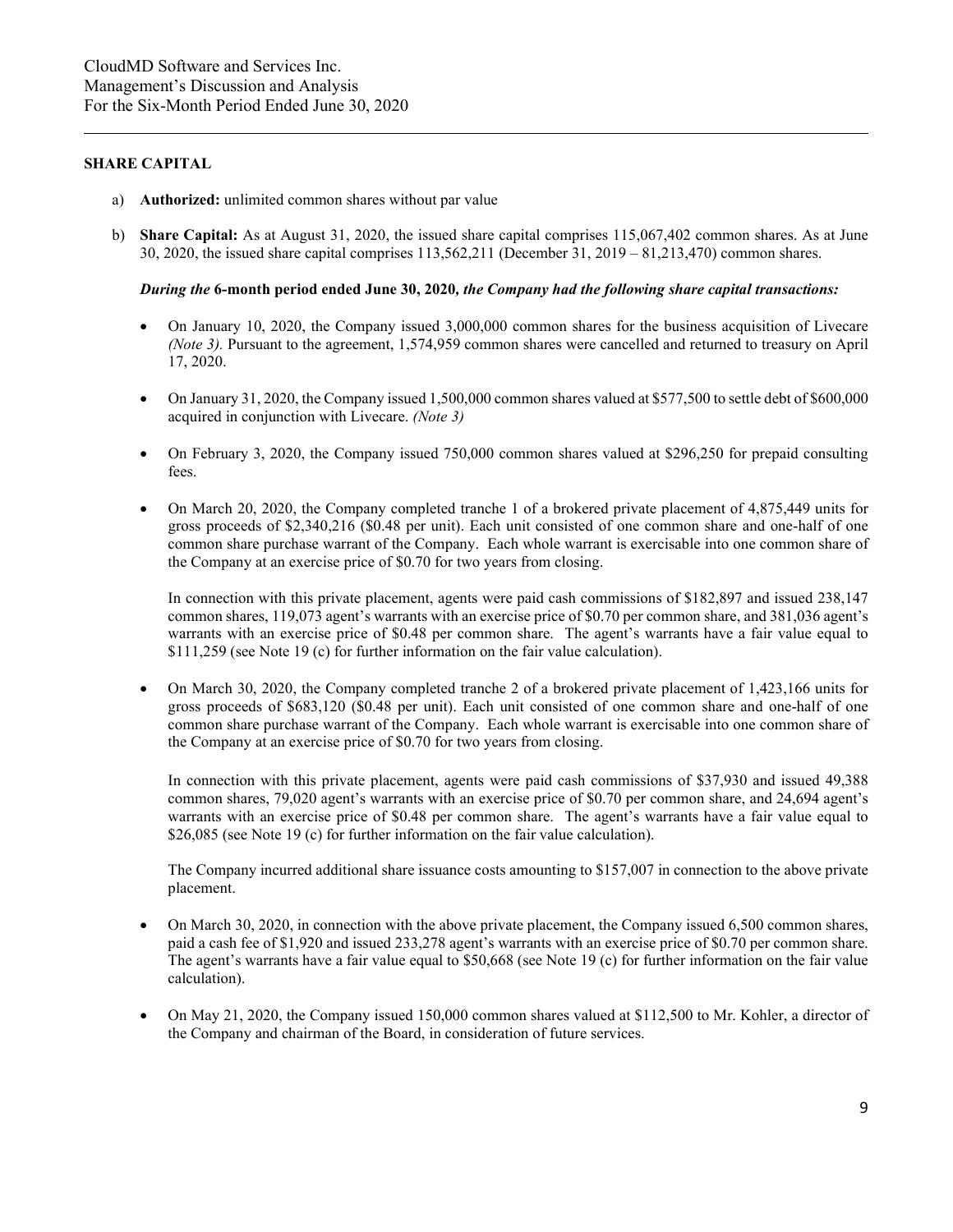• On June 2, 2020, the Company closed a short-form prospectus offering, on a bought deal basis, including the full exercise of the underwriters' overallotment option. The Company issued a total of 21,357,800 units at the price of \$0.70 cents per unit for aggregate gross proceeds of \$14,950,460. Each unit comprises one common share and one-half of one common share purchase warrant of the Company. Each whole warrant is exercisable into one common share of the Company at an exercise price of \$1.00 for two years from closing.

In connection with the bought deal, the underwriters were paid cash commissions of \$1,046,532 and issued 1,495,046 agent's warrants. Each agent warrant is exercisable to acquire one common share of the Company at the exercise price of \$1 per common share for a period of 2 years from the closing date of the offering. The agent's warrants have a fair value equal to \$497,147 (see Note 19 (c) for further information on the fair value calculation).

The Company incurred additional share issuance costs amounting to \$295,255 in connection to the above bought deal.

• During the 6-month period ending June 30, 2020, the Company issued 573,250 common shares upon the exercise of 101,250 shareholder warrants at an exercise price of \$0.65 per share, and a fair value of \$Nil, 22,000 agent warrants at an exercise price of \$0.65 per share, and a fair value of \$4,048 and 450,000 stock options at an exercise price of \$0.40 per share, and a fair value of \$134,383.

#### *During the year ended December 31, 2019, the Company had the following share capital transactions:*

- The Company issued 3,947,368 common shares with a fair value of \$2,325,964 for the business acquisition of Cloud Practice. *(Note 3).*
- The Company issued 3,432,384 common shares with a fair value of \$714,981 for the business acquisition of two pharmacies based in Metro Vancouver, B.C. *(Note 3).*
- On November 19, 2019, the Company announced the appointment of Dr. David Ostrow, MD as Chief Medical Officer and the addition of Mona Elesseily to its newly formed advisory board as a Digital Marketing Strategist. The Company issued an aggregate of 510,000 common shares in consideration for future services at a price of \$0.35 per common share.
- The Company completed a non-brokered private placement of 3,734,687 units for gross proceeds of \$2,427,547 (\$0.65 per unit). Each unit consisted of one common share and one-half of one common share purchase warrant of the Company. Each whole warrant is exercisable into one common share of the Company at an exercise price of \$1.00 for two years from closing.
- In connection with this private placement, agents were paid cash commissions of \$108,163 and issued 161,520 agent's warrants. Each agent's warrant is exercisable into one additional common share at an exercise price of \$1.00 until April 26, 2021. The agent's warrants have a fair value equal to \$46,685 (see Note 19 (c) for further information on the fair value calculation).
- The Company closed a non-brokered private placement of 5,250,000 units for gross proceeds of \$2,100,000 (\$0.40 per unit). Each unit consisted of one common share and one-half of one common share purchase warrant of the Company. Each whole warrant is exercisable into one common share of the Company at an exercise price of \$0.65 until September 30, 2021.
- In connection with this private placement, agents were paid cash commissions of \$136,000 and issued 340,000 agent's warrants. Each agent's warrant is exercisable into one additional common share at an exercise price of \$0.65 until September 30, 2021. The agent's warrants have a fair value equal to \$62,566 (see Note 19 (c) for further information on the fair value calculation).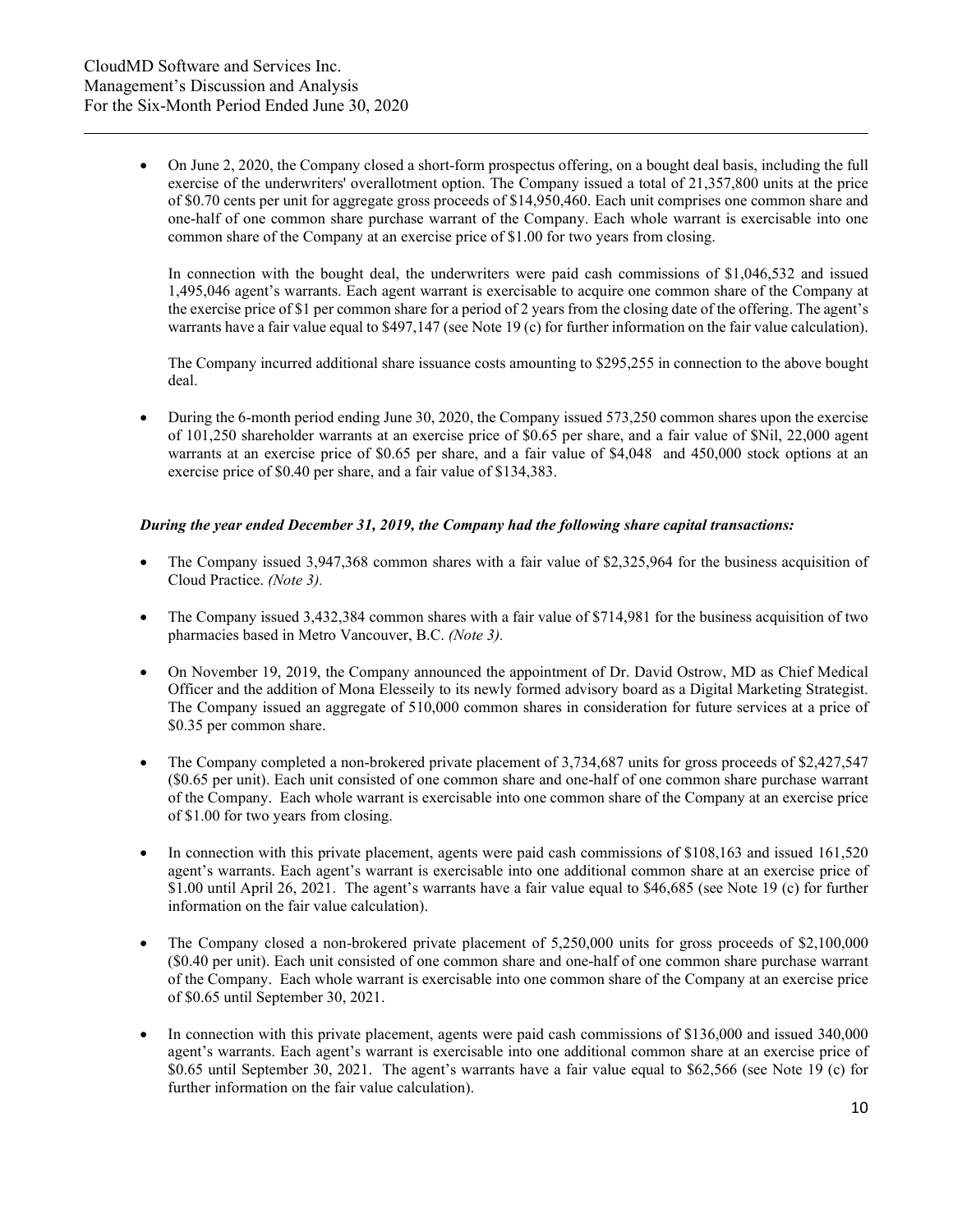- The Company issued 600,000 common shares at a price of \$0.50, for gross proceeds of \$300,000 through the exercise of options. The options had a fair value of \$147,570, which was removed from the share-based payment reserve into share capital.
- The Company issued 1,600,000 common shares at a price of \$0.25, for gross proceeds of \$400,000 through the exercise of options. The options had a fair value of \$297,886, which was removed from the share-based payment reserve into share capital.
- The Company issued 475,000 common shares valued at 205,750, as part of the settlement agreement to complete the full transfer of the Company's 99.9% ownership of Clinicas and the forgiveness of the convertible debenture held by the former CEO issued on the original purchase of 99.9% of Clinicas (see Note 21 for further information on the Settlement Agreement).

## c) **Agent's Warrants**

#### *During the period ended June 30, 2020:*

During the 6-month period ended June 30, 2020, the Company issued a total of 2,332,147 agent's warrants in connection with its private placements, valued at \$685,157 using the Black Scholes Option Pricing Model, with the following weighted average assumptions: volatility of 100%, expected life of 2 years, risk free interest rate of 0.40%, and a dividend yield of 0%.

During the year ended December 31, 2019, the Company issued a total of 501,250 agent's warrants in connection with its private placements, valued at \$109,251 using the Black Scholes Option Pricing Model, with the following weighted average assumptions: volatility of 100%, expected life of 2 years, risk free interest rate of 1.52%, and a dividend yield of 0%.

The agent's warrant pricing model used a volatility of 100%, expected life of 2 years, risk free interest rates ranging from 0.32% to 1.57%, and a dividend yield of 0%.

*The following is a summary of agent's warrants activities during the period ending June 30, 2020 and year ending December 31, 2019:* 

|                                                                                                | June 30, 2020                       |                      | December 31, 2019                   |                                                              |
|------------------------------------------------------------------------------------------------|-------------------------------------|----------------------|-------------------------------------|--------------------------------------------------------------|
|                                                                                                | Number of<br>Agent's                | Weighted<br>Average  | Number of<br>Agent's                | Weighted<br>Average                                          |
|                                                                                                | <b>Exercise Price S</b><br>Warrants |                      | Warrants                            | Exercise Price \$                                            |
| Balance outstanding beginning of year<br>Agent's warrants Issued<br>Agent's warrants Exercised | 501,520<br>2,332,147<br>(22,000)    | 0.76<br>0.85<br>0.65 | $\overline{\phantom{0}}$<br>501,520 | $\overline{\phantom{a}}$<br>0.76<br>$\overline{\phantom{a}}$ |
| Balance outstanding end of period                                                              | 2,811,667                           | 0.84                 | 501,520                             | 0.76                                                         |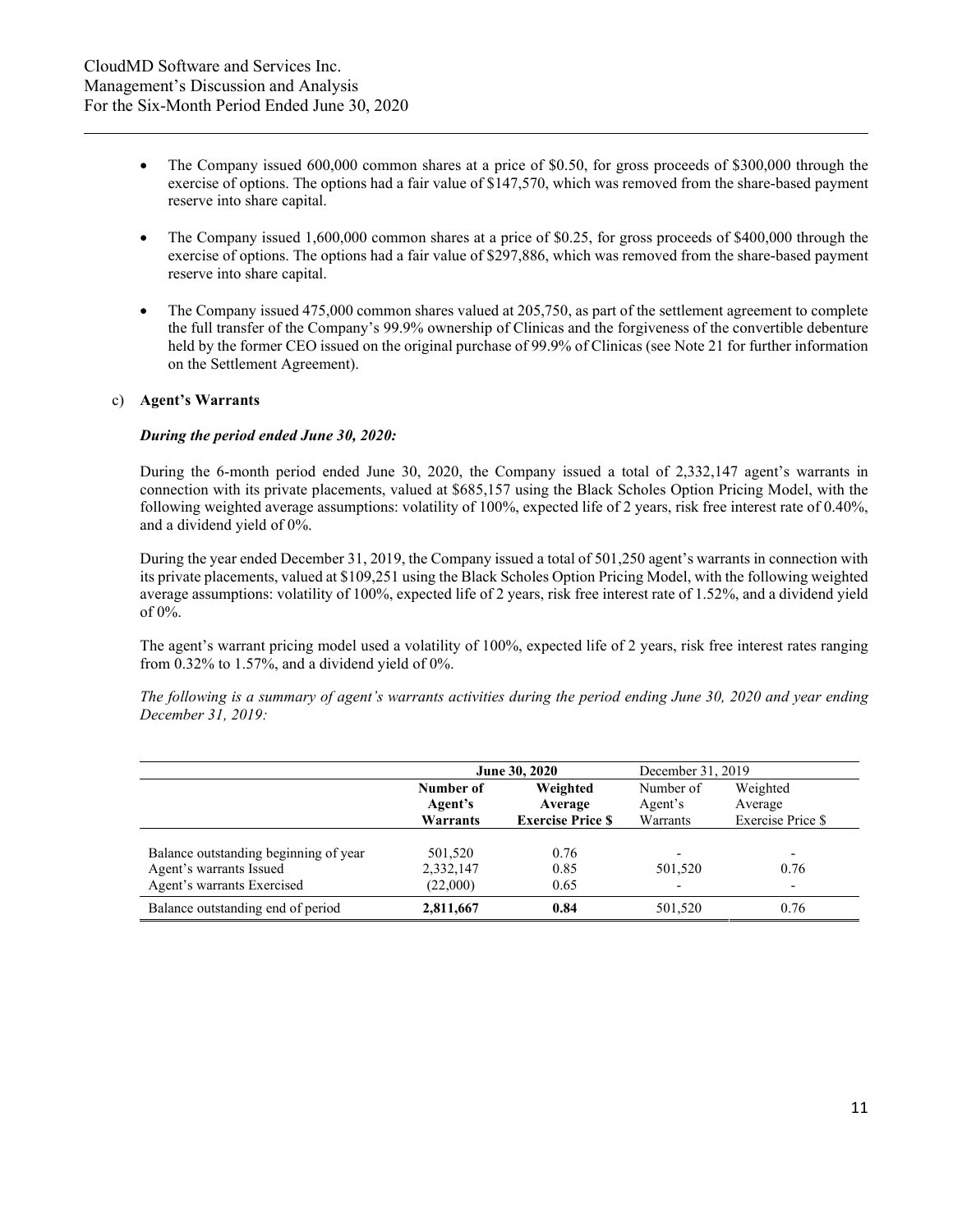During the 6-month period ending June 30, 2020, the Company exercised 22,000 agent's warrants at an exercise price of \$0.65. Subsequent to June 30, 2020, 137,091 warrants were exercised at a price ranging from \$0.48 to \$0.65.

*As at August 31, 2020, the Company had the following agent's warrants outstanding, all of which are exercisable at August 31, 2020:*

| Outstanding | <b>Exercise Price S</b> | <b>Remaining Life (Years)</b> | <b>Expiry Date</b> |
|-------------|-------------------------|-------------------------------|--------------------|
|             |                         |                               |                    |
| 161,520     | 1.00                    | 0.65                          | April 26, 2021     |
| 306,000     | 0.65                    | 1.08                          | September 30, 2021 |
| 119,073     | 0.70                    | 1.55                          | March 20, 2022     |
| 301,721     | 0.48                    | 1.55                          | March 20, 2022     |
| 257,972     | 0.70                    | 1.58                          | March 30, 2022     |
| 33,244      | 0.48                    | 1.58                          | March 30, 2022     |
| 1,495,046   | 1.00                    | 1.75                          | June 2, 2022       |
| 2,674,576   | 0.85                    | 1.56                          |                    |

#### d) **Shareholders' Warrants**

During the 6-month period ended June 30, 2020, the Company issued a total of 13,828,207 shareholders' warrants in connection with its private placements. These warrants have a fair value of \$nil, valued using the residual value method.

During the year ended December 31, 2019, the Company issued a total of 4,492,344 shareholders' warrants in connection with its private placements. These warrants have a fair value of \$nil, valued using the residual value method.

*The following is a summary of shareholders' warrants activities during the period ended June 30, 2020 and period ending December 31, 2019:* 

|                                       |                            | June 30, 2020           |                            | December 31, 2019        |
|---------------------------------------|----------------------------|-------------------------|----------------------------|--------------------------|
|                                       | Number of<br>Shareholders' | Weighted<br>Average     | Number of<br>Shareholders' | Weighted<br>Average      |
|                                       | Warrants                   | <b>Exercise Price S</b> | Warrants                   | <b>Exercise Price \$</b> |
| Balance outstanding beginning of year | 4.492.344                  | 0.80                    | $\overline{\phantom{0}}$   | $\overline{\phantom{a}}$ |
| Shareholders' warrants Issued         | 13,828,207                 | 0.93                    | 4,492,344                  | 0.80                     |
| Shareholders' warrants Exercised      | (101,250)                  | 0.65                    | $\overline{\phantom{0}}$   | $\overline{\phantom{a}}$ |
| Balance outstanding end of year       | 18,219,301                 | 0.90                    | 4,492,344                  | 0.80                     |

During the six-month period ending June 30, 2020, 13,828,207 shareholders' warrants were issued, and 101,250 were exercised at an exercise price of \$0.65 per share. Subsequent to June 30, 2020, 490,000 shareholders' warrants were exercised at a price ranging between \$0.65 to \$1.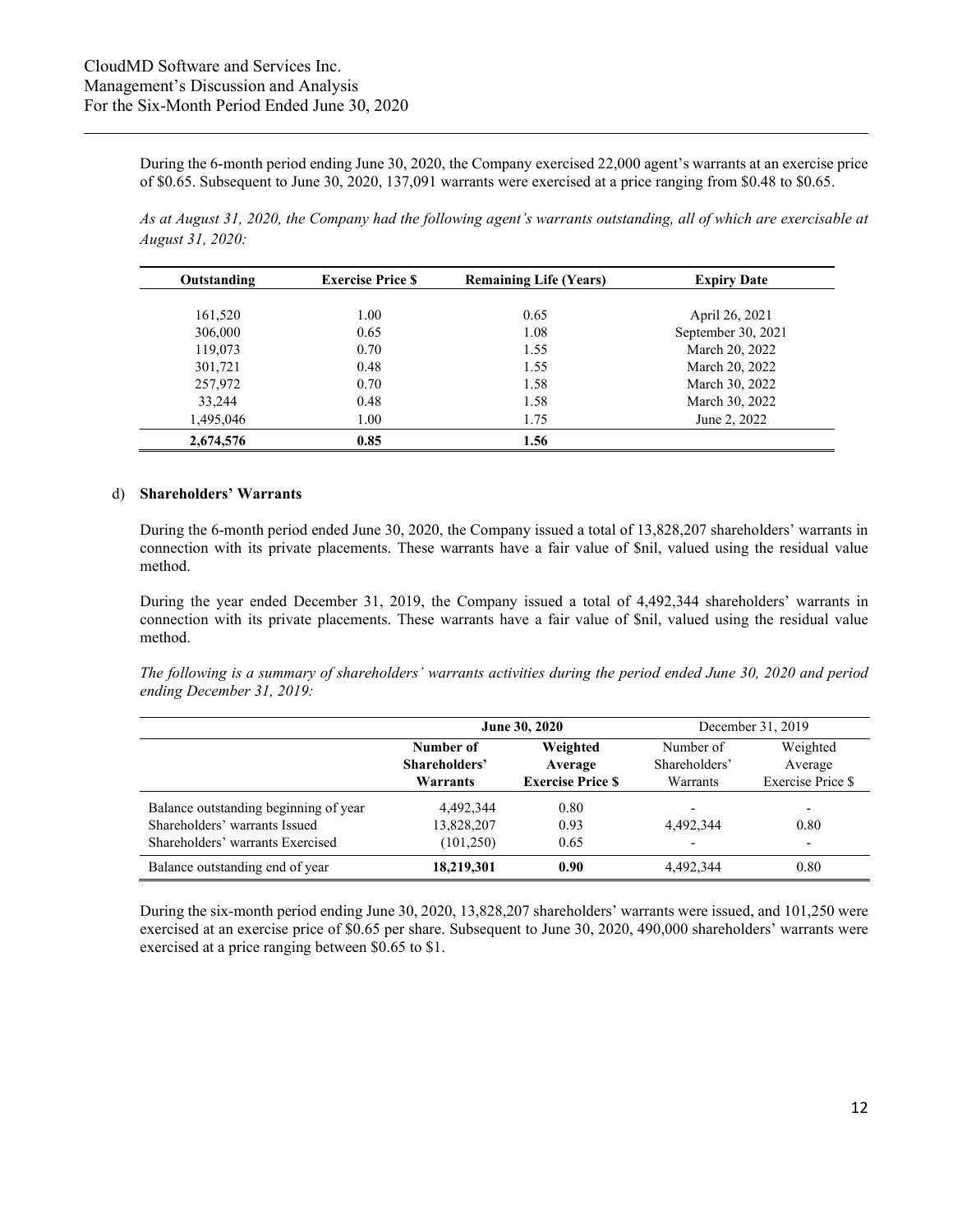| Outstanding | <b>Exercise Price S</b> | <b>Remaining Life (Years)</b> | <b>Expiry Date</b> |
|-------------|-------------------------|-------------------------------|--------------------|
|             |                         |                               |                    |
| 1,510,067   | \$1.00                  | 0.65                          | April 26, 2021     |
| 342,277     | \$1.00                  | 0.71                          | May 17, 2021       |
| 2,361,250   | \$0.65                  | 1.08                          | September 30, 2021 |
| 2,125,224   | \$0.70                  | 1.55                          | March 20, 2022     |
| 711,583     | \$0.70                  | 1.58                          | March 30, 2022     |
| 10,678,900  | \$1.00                  | 1.75                          | June 2, 2022       |
| 17,729,301  | 0.91                    | 1.52                          |                    |

*As at August 31, 2020, the Company had the following shareholders' warrants outstanding, all of which are exercisable at August 31, 2020:* 

#### e) **Escrow shares**

As at June 30, 2020, the Company has 10,779,471 common shares held in escrow.

*Escrow shares will be released as follows:*

- 1,800,000 shares on August 1, 2020, and the same amount released each six months thereafter until the last 1,800,000 are released on August 1, 2021.
- 686,477 shares on September 17, 2020, and the same amount released each four months thereafter until the last 686,476 are released on May 17, 2021.
- 25,000 shares on July 16, 2020, and the same amount released each month thereafter until the last 25,000 are released on April 19, 2021.
- 5,000 shares on July 16, 2020, and the same amount released each month thereafter until the last 5,000 are released on October 19, 2020.
- 570,017 shares on January 9, 2021, plus 285,008 shares on May 9, 2021, and the same amount released each four months thereafter until the last 285,008 are released on January 8, 2022.
- 600,000 shares on January 31, 2021, plus 300,000 shares on May 31, 2021, and the same amount released each four months thereafter until the last 300,000 are released on January 30, 2022.
- 12,500 shares on July 21, 2020, and the same amount released each month thereafter until the last 12,500 are released on April 21, 2021.

#### f) **Stock Options**

The Company has adopted an incentive stock option plan (the "Option Plan") which provides that the Board of Directors of the Company may from time to time, in its discretion, and in accordance with the applicable stock exchange's requirements, grant to directors, officers, employees and consultants to the Company, non-transferable options to purchase common shares. Pursuant to the Option Plan, the number of common shares reserved for issuance will not exceed 10% of the issued and outstanding common shares of the Company. Options granted under the Option Plan can have a maximum exercise term of 5 years from the date of grant. Vesting terms will be determined at the time of grant by the Board of Directors.

#### *The following grants were made during the 6-month period ended June 30, 2020:*

• On January 7, 2020, 300,000 options were granted to consultants of the Company, exercisable at \$0.40 per share. The options vest 4 months after the grant and have a five-year expiry date from the date of grant. The fair value of the options at grant date was \$89,635, of which \$89,635 was recorded in the 6-month period ended June 30, 2020 based on vesting conditions.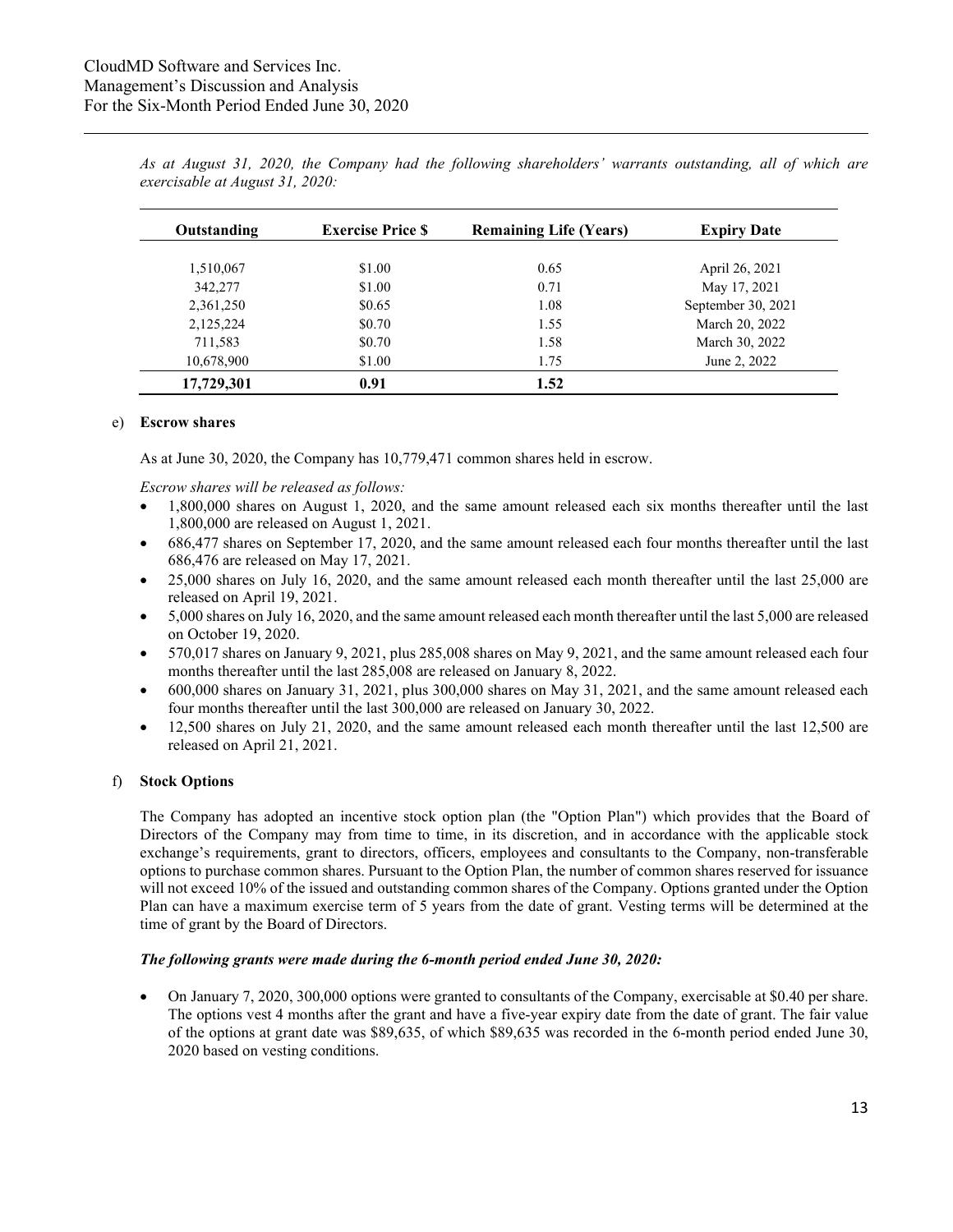- On January 13, 2020, 1,350,000 options were granted to management and employees of the Company, exercisable at \$0.50 per share. The options vesting periods ranged from a 5-month vesting period to 25% of options granted vesting every 6 months. The options have a five-year expiry date from the date of grant. The fair value of the options at grant date was \$497,946, of which \$440,226 was recorded in the 6-month period ended June 30, 2020 based on vesting conditions.
- On February 3, 2020, 125,000 options were granted to employees of the Company, exercisable at \$0.50 per share. The options shall vest 25% every 6 months and have a five-year expiry date from the date of grant. The fair value of the options at grant date was \$35,261, of which \$14,772 was recorded in the 6-month period ended June 30, 2020 based on vesting conditions.
- On March 2, 2020, 200,000 options were granted to employees of the Company, exercisable at \$0.55 per share. The options shall vest 25% every 6 months and have a five-year expiry date from the date of grant. The fair value of the options at grant date was \$79,899 of which \$32,213 was recorded in the 6-month period ended June 30, 2020 based on vesting conditions.
- On March 16, 2020, 200,000 options were granted to consultants of the Company, exercisable at \$0.50 per share. The options shall vest 25% every 6 months and have a five-year expiry date from the date of grant. The fair value of the options at grant date was \$73,380 of which \$22,017 was recorded in the 6-month period ended June 30, 2020 based on vesting conditions.
- On March 23, 2020, 80,000 options were granted to a director of the Company, exercisable at \$0.48 per share. The options shall vest 20% every 6 months, commencing on March 23, 2020. The options have a five-year expiry date from the date of grant. The fair value of the options at grant date was \$22,950 of which \$9,735 was recorded in the 6-month period ended June 30, 2020 based on vesting conditions.
- On March 23, 2020, 200,000 options were granted to a director of the Company, exercisable at \$0.50 per share. The options shall vest 20% every 6 months, commencing on March 23, 2020. The options vest 5 months after the grant and have a five-year expiry date from the date of grant. The fair value of the options at grant date was \$56,926 of which \$39,810 was recorded in the 6-month period ended June 30, 2020 based on vesting conditions.
- On April 7, 2020, 212,000 options were granted to consultants of the Company, exercisable at \$0.50 per share. The options vesting periods ranged from immediately to a 12-month vesting period and have a five-year expiry date from the date of grant. The fair value of the options at grant date was \$69,190 of which \$43,771 was recorded in the 6-month period ended June 30, 2020 based on vesting conditions.
- On April 28, 2020, 175,000 options were granted to consultants and employees of the Company, exercisable at \$0.73 per share. The options shall vest 25% every 6 months and have a five-year expiry date from the date of grant. The fair value of the options at grant date was \$94,350 of which \$16,917 was recorded in the 6-month period ended June 30, 2020 based on vesting conditions.
- On June 26, 2020, 100,000 options were granted to consultants of the Company, exercisable at \$0.70 per share. The options shall vest 25% every 6 months and have a five-year expiry date from the date of grant. The fair value of the options at grant date was \$43,058 of which \$490 was recorded in the 6-month period ended June 30, 2020 based on vesting conditions.

The option pricing model used an average risk-free rate ranging from 0.28% and 1.62% with an average risk-free rate of 0.90%, estimated life of 5 years, volatility of 100% and dividend yield of 0%.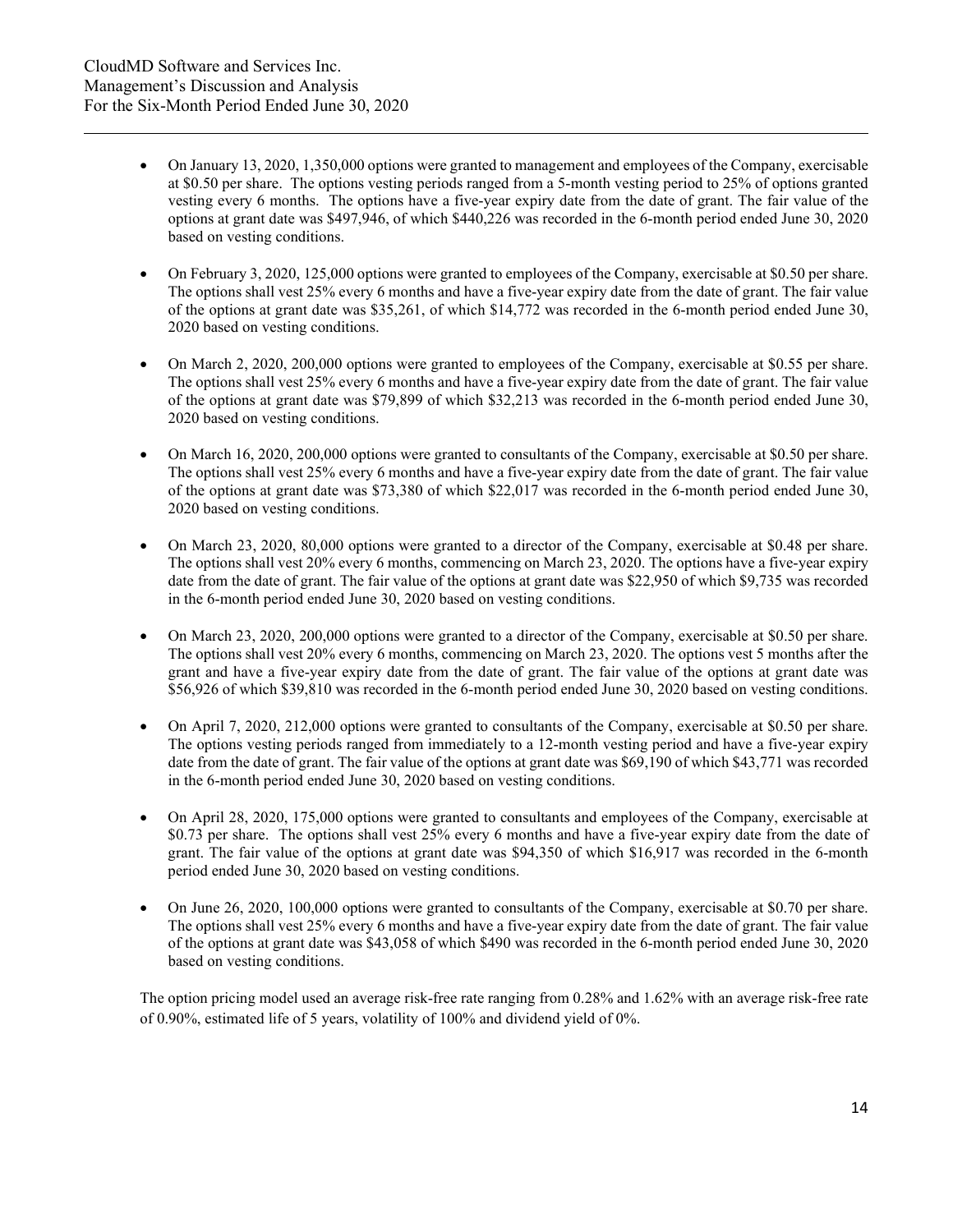#### *The following grants were made during the year ended December 31, 2019:*

- On February 4, 2019, 300,000 options were granted to consultants of the Company, exercisable at \$0.76 per share. The options vest 4 months after the grant and have a five-year expiry date from the date of grant. The fair value of the options at grant date was \$181,116, of which all was recorded in the year ended December 31, 2019 based on vesting conditions.
- On February 4, 2019, 2,050,000 options were granted to employees of the Company, exercisable at \$0.76 per share. The options shall vest 25% every 6 months, commencing on August 4, 2019. The options have a fiveyear expiry date from the date of grant. The fair value of the options at grant date was \$1,237,623, of which \$209,537 (\$916,026 in the period ended December 31, 2019) was recorded in the 6-month period ended June 30, 2020 based on vesting conditions.
- On July 17, 2019, 200,000 options were granted to employees of the Company, exercisable at \$0.32 per share. The options shall vest 25% every 6 months, commencing on January 16, 2020. The options have a five-year expiry date from the date of grant. The fair value of the options at grant date was \$47,736, of which \$14,018 (\$22,565 in the period ended December 31, 2019) was recorded in the 6-month period ended June 30, 2020 based on vesting conditions.
- On August 20, 2019, 2,400,000 options were granted to consultants of the Company, exercisable at \$0.25 per share. The options vested immediately. The options have a five-year expiry date from the date of grant. The fair value of the options at grant date was \$446,829, of which all was recorded in the year ended December 31, 2019 based on vesting conditions.
- On November 6, 2019, 300,000 options were granted to consultants of the Company, exercisable at \$0.40 per share. The options vested immediately. The options have a five-year expiry date from the date of grant. The fair value of the options at grant date was \$89,566, of which all was recorded in the year ended December 31, 2019 based on vesting conditions.

The option pricing model used an average risk-free rate ranging from 1.27% and 1.8% with an average risk-free rate of 1.50%, estimated life of 5 years, volatility of 100% and dividend yield of 0%.

|                                       | June 30, 2020               |                                                |                      | December 31, 2019                        |
|---------------------------------------|-----------------------------|------------------------------------------------|----------------------|------------------------------------------|
|                                       | Number of<br><b>Options</b> | Weighted<br>Average<br><b>Exercise Price S</b> | Number of<br>Options | Weighted<br>Average<br>Exercise Price \$ |
| Balance outstanding beginning of year | 5,250,000                   | 0.60                                           | 4,000,000            | 0.50                                     |
| <b>Options Granted</b>                | 2,942,000                   | 0.61                                           | 5,250,000            | 0.49                                     |
| <b>Options Cancelled</b>              | (100,000)                   | 0.50                                           | (1,800,000)          | 0.39                                     |
| <b>Options Exercised</b>              | (450,000)                   | 0.40                                           | (2,200,000)          | 0.32                                     |
| Balance outstanding end of period     | 7,642,000                   | \$0.58                                         | 5,250,000            | \$ 0.60                                  |

*The following is a summary of option activities the 6-month period ended June 30, 2020 and the year ended December 31, 2019:*

During the 6-month period ending June 30, 2020, 2,942,000 options were granted, 100,000 cancelled and 450,000 exercised. Subsequent to June 30, 2020, 1,050,000 options were granted at an exercise price of \$0.70. In addition, 250,000 options were exercised at a price ranging between \$0.50 to \$0.76.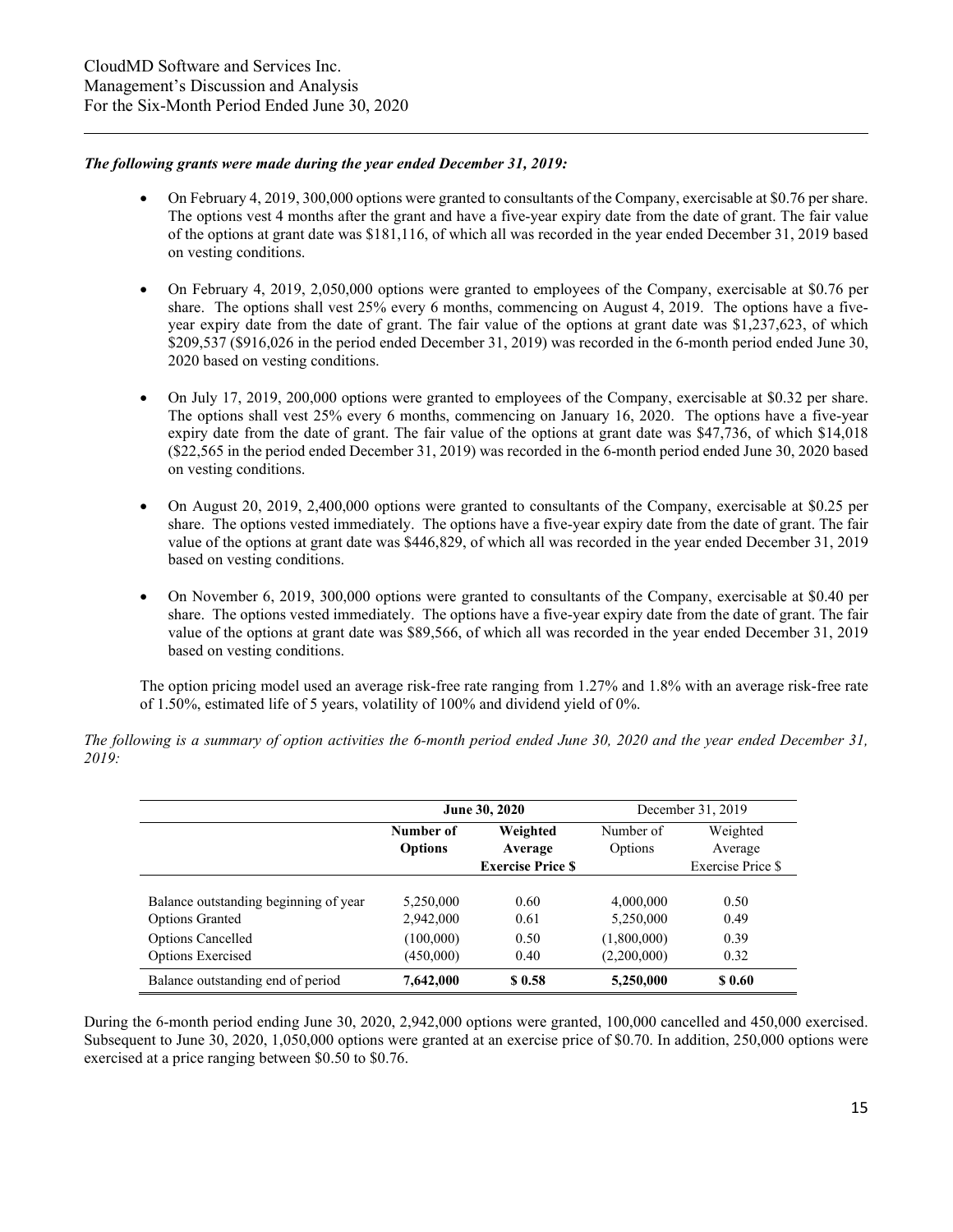|             |                    |                          | Remaining    |                    |
|-------------|--------------------|--------------------------|--------------|--------------------|
| Outstanding | <b>Exercisable</b> | <b>Exercise Price \$</b> | Life (Years) | <b>Expiry Date</b> |
|             |                    |                          |              |                    |
| 2,300,000   | 2,300,000          | 0.50                     | 2.95         | August 12, 2023    |
| 2,125,000   | 1,612,500          | 0.76                     | 3.43         | February 3, 2024   |
| 200,000     | 100,000            | 0.32                     | 3.88         | July 16, 2024      |
| 150,000     | 150,000            | 0.40                     | 4.35         | January 6, 2025    |
| 1,350,000   | 1,075,000          | 0.50                     | 4.37         | January 12, 2025   |
| 100,000     | 6,250              | 0.50                     | 4.43         | February 2, 2025   |
| 200,000     | 100,000            | 0.55                     | 4.50         | March 1, 2025      |
| 200,000     |                    | 0.50                     | 4.54         | March 15, 2025     |
| 80,000      | 16,000             | 0.48                     | 4.56         | March 22, 2025     |
| 200,000     | 200,000            | 0.50                     | 4.56         | March 22, 2025     |
| 212,000     | 112,000            | 0.50                     | 4.60         | April 6, 2025      |
| 175,000     |                    | 0.73                     | 4.66         | April 27, 2025     |
| 100,000     | -                  | 0.70                     | 4.82         | June 25, 2025      |
| 700,000     | -                  | 0.70                     | 4.89         | July 20, 2025      |
| 250,000     | 250,000            | 0.70                     | 0.89         | July 22, 2021      |
| 100,000     |                    | 0.70                     | 4.91         | July 27, 2025      |
| 8,442,000   | 5,921,750          | 0.59                     | 3.71         |                    |

*As at August 31, 2020, the Company had the following stock options outstanding and exercisable:*

## **CAPITAL DISCLOSURES**

The Company's future capital requirements will depend on many factors, including, among others, its ability to earn cash flow from operations. Should the Company wish to pursue current and future business opportunities, additional funding will be required. If additional funds are raised through the issuance of equity securities, the percentage ownership of current shareholders will be reduced, and such equity securities may have rights, preferences, or privileges senior to those of the holders of the Company's common stock. No assurance can be given that additional financing will be available, or that it can be obtained on terms acceptable to the Company and its shareholders. If adequate funds are not available, the Company may not be able to meet its contractual requirements.

## **FINANCIAL INSTRUMENTS AND RISK MANAGEMENT**

The Company's financial instrument consist of cash and cash equivalents; accounts receivable, deposits, marketable securities; short term investments; accounts payable, other current liabilities, and long-term debt.

The Company's cash and cash equivalents; marketable securities; and short-term investments are measured at fair value under the fair value hierarchy based on level one quoted prices in active markets for identical assets or liabilities. The Company's accounts receivable, accounts payable, and other current liabilities, have amortized costs that approximate their fair value due to their short terms to maturity. The Company's deposits and long-term debt are measured at amortized cost, which approximates fair value.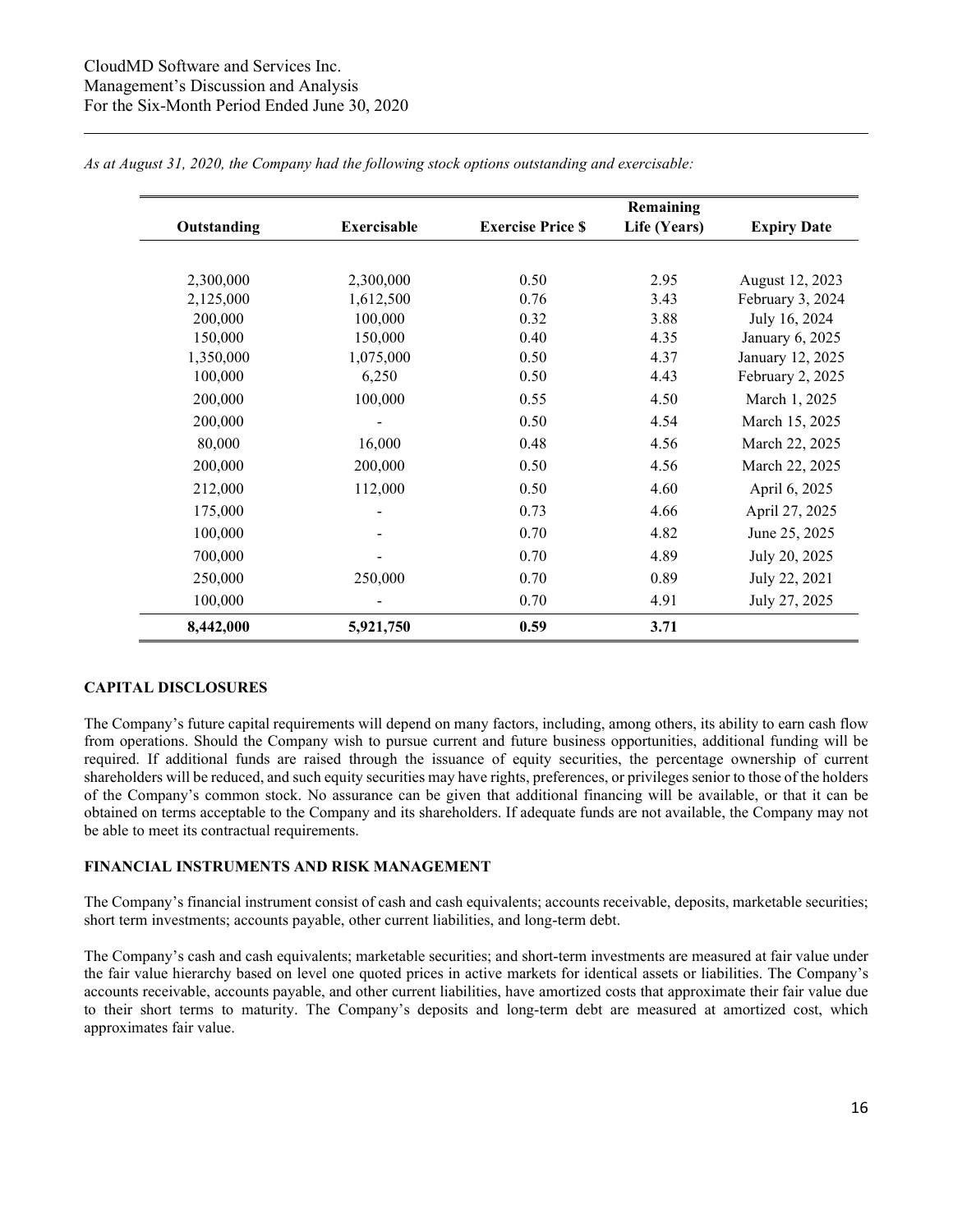The Company's risk exposures and the possible impact of these expenses on the Company's financial instruments are summarized below:

## **Credit Risk**

Credit risk is the risk that one party to a financial instrument will cause a loss for the other party by failing to discharge an obligation. As of June 30, 2020, the Company is exposed to credit risk from financial institutions and from its clients should they become unable to meet their payment obligations. Trade receivables include amounts receivables from the sale of services and GST receivables. The Company does not feel it has significant credit risk from customers, as it has historically collected the majority of receivables when due. The Company keeps its cash and cash equivalents with accredited Canadian financial institutions. Should these accredited Canadian institutions fail, the Company would be exposed to a risk totaling the value of its cash and cash equivalents.

## **Liquidity Risk**

Liquidity risk is the risk that an entity will encounter difficulty in meeting obligations associated with financial liabilities. The Company's approach to managing liquidity risk is to ensure that it will have sufficient liquidity to meet liabilities when due. As at June 30, 2020, the Company has \$13,786,797 in cash and cash equivalents to settle its financial liabilities as they come due.

## **Market Risk**

Market risk is the risk of loss that may arise from changes in market factors such as interest rates, foreign exchange rates, and commodity and equity prices.

### **a) Interest rate risk**

Interest risk is the risk that the fair value or future cash flows will fluctuate as a result of changes in market risk. The Company's sensitivity to interest rates is insignificant, as the majority of its debt has fixed interest rates.

## **b) Currency risk**

Currency risk is the risk that the fair value or future cash flows of a financial instrument denominated in a foreign currency will fluctuate because of changes in foreign exchange rates. The Company's functional currency is the Canadian dollar and the majority of its transactions are in Canadian dollars. The Company's exposure to foreign currency risk is low.

#### **c) Price risk**

The Company is exposed to price risk with respect to equity prices. The Company closely monitors those prices to determine the appropriate course of action to be taken. The maximum exposure to the Company is the fair value of its marketable securities, which have been recorded at \$1.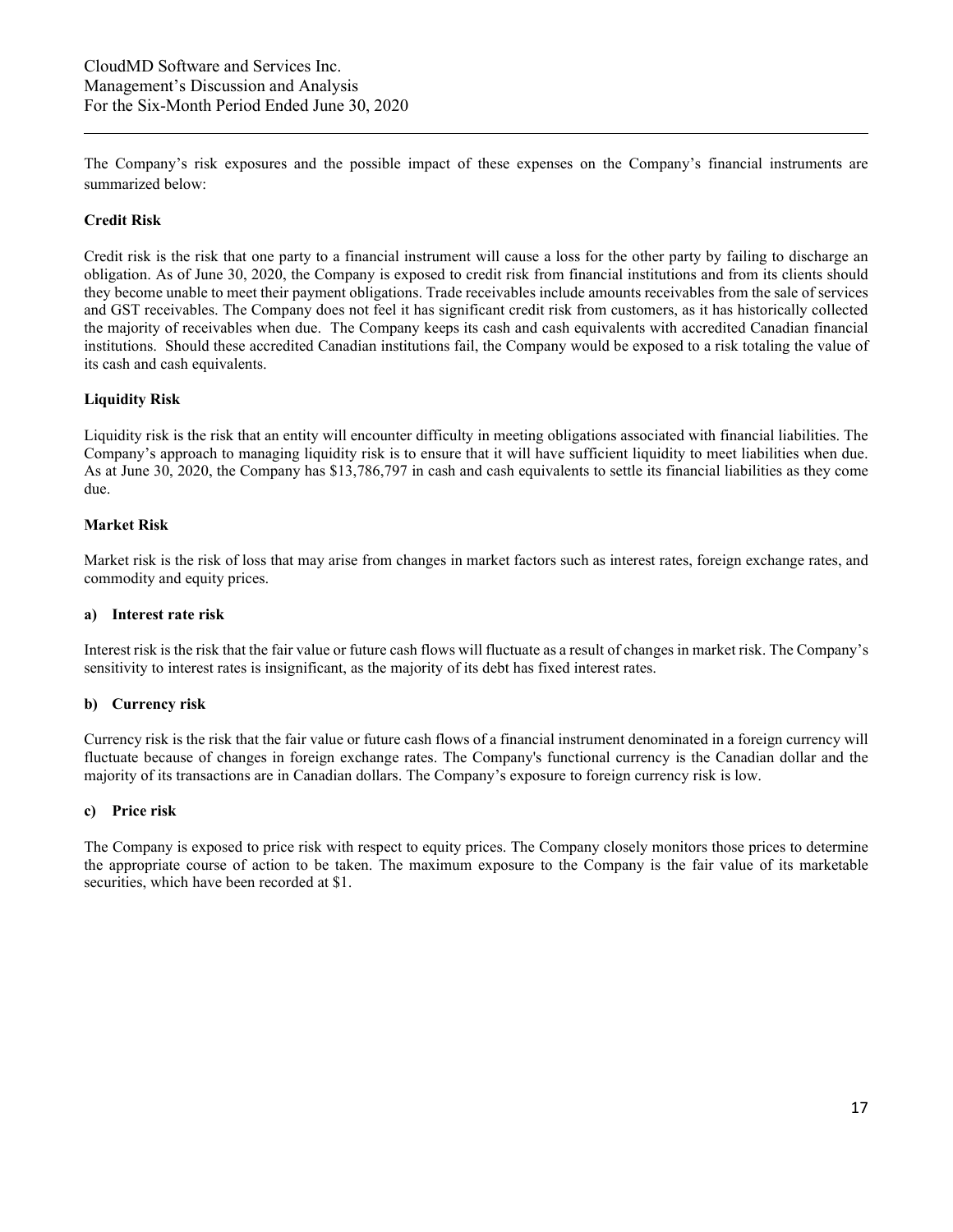#### **RELATED PARTY TRANSACTIONS**

Key management personnel are those persons having authority and responsibility for planning, directing and controlling the activities of the Company, directly or indirectly. Key management personnel include the Company's executive officers and Board of Directors.

The aggregate values of transactions relating to key management personnel were as follows:

#### Three months ended:

|                                                             | June 30, 2020 |         | June 30, 2019 |        |
|-------------------------------------------------------------|---------------|---------|---------------|--------|
| Salaries paid to the CEO                                    |               | 60,000  |               | 60,000 |
| Salaries paid to the CFO                                    | S             | 30,000  |               | 25,000 |
| Salaries paid to the COO                                    | S             | 27,500  |               | 25,000 |
| Consulting fees paid to Directors                           |               | 48.486  |               |        |
| Stock-based compensation to the CEO, CFO, COO and Directors |               | 212,156 |               |        |

Six months ended:

|                                                                                                   | June 30, 2020 |                          | June 30, 2019 |         |
|---------------------------------------------------------------------------------------------------|---------------|--------------------------|---------------|---------|
| Salaries paid to the CEO                                                                          |               | 120,000                  |               | 120,000 |
| Salaries paid to the CFO                                                                          |               | 60,000                   |               | 50,000  |
| Salaries paid to the COO                                                                          |               | 55,000                   |               | 50,000  |
| Consulting fees to the former CEO, included in loss from discontinued <i>operations (Note 21)</i> |               |                          |               | 5,079   |
| Consulting fees paid to Directors                                                                 |               | 48.486                   |               |         |
| Stock-based compensation to the CEO, CFO, COO and Directors                                       |               | 399.952                  |               |         |
| Accretion and interest expense on convertible debenture to the former CEO (Note 16)               |               | $\overline{\phantom{0}}$ |               | 86,330  |

The consulting fee paid to directors relates to the services provided by the President and Director of the Company, Amit Mathur and the Director of the Company, Mark Kohler.

As at June 30, 2020, the Company had consulting services fee payable to related party for the amount of \$22,441 and prepaid consulting fee recorded for related party for the amount of \$97,705. The payable amount relates to services provided by the President and Director of the Company, Amit Mathur and the prepaid amount relates to consulting services provided by the Director of the Company, Mark Kohler.

## **RISKS AND UNCERTAINTIES**

These statements represent the Company's intentions, plans, expectations and beliefs as of the date hereof, and are subject to risks, uncertainties and other factors of which many are beyond the control of the Company.

Prior to making an investment decision, investors should consider the investment risks set out below and those described elsewhere in this document, which are in addition to the usual risks associated with an investment in a business at an early stage of development. The directors of the Company consider the risks set out below to be the most significant to potential investors in the Company but are not all of the risks associated with an investment in securities of the Company. If any of these risks materialize into actual events or circumstances or other possible additional risks and uncertainties of which the directors are currently unaware, or which they consider not to be material in relation to the business, actually occur, the Company's assets, liabilities, financial condition, results of operations (including future results of operations), business and business prospects, are likely to be materially and adversely affected. In such circumstances, the price of the Company's securities could decline, and investors may lose all or part of their investment.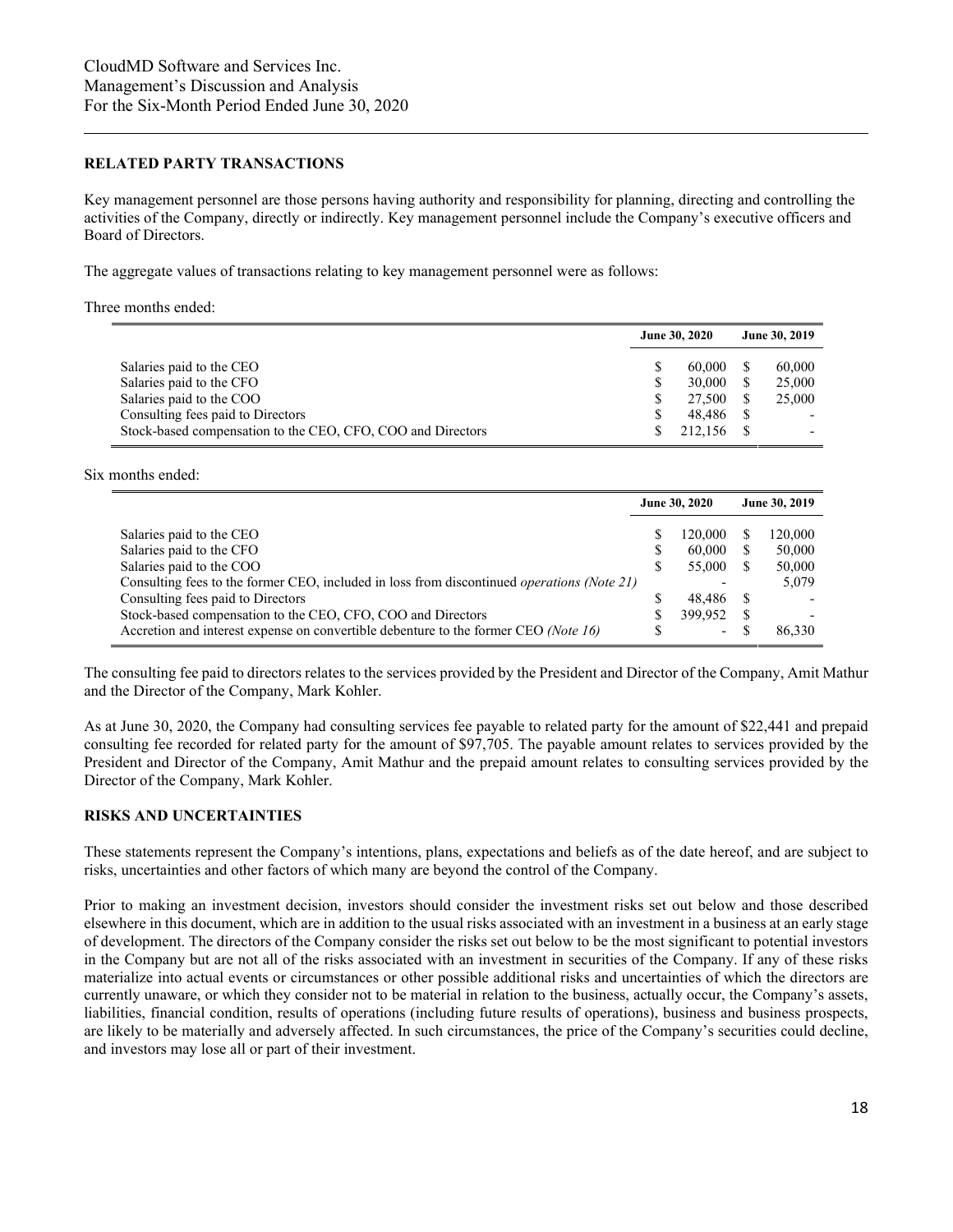## *Dependence on Key Personnel*

The success of the Company is largely dependent on the performance of its key senior management employees. Failure to retain key employees and to attract and retain additional key employees with necessary skills could impact the Company's growth and profitability. The departure or death of certain members of the executive team could have an adverse effect on the Company.

## *Cybersecurity*

With the Company's focus on the use of online applications, mobile technologies and cloud computing, comes an increase in cybersecurity risk. The potential consequences can range from unauthorized access to sensitive or personal information to causing operational disruption. Such an event could compromise the Company's confidential information as well as that of the Company's patients and third parties with whom the Company interacts and may result in the inability to process patient transactions, remediation costs, loss of revenue, reputation damage, additional regulatory scrutiny and litigation.

## *Reliance on third party service providers*

The Company relies on third-party service providers to perform or support critical operations such as IT and EMR (electronic medical records) maintenance. In an event that these vendors and/or partners discontinue service, the Company would need to replace these providers. In doing so, the Company may incur additional costs or experience temporary interruptions in its business as it explores alternate providers.

## *Risks Related to Investments*

The Company intends to expand its operations and business by investing in additional businesses, products or technologies. Investments may involve a number of special risks, including diversion of management's attention, failure to retain key personnel, unanticipated events or circumstances, and legal liabilities. In addition, there can be no assurance that the businesses, products or technologies, if any, will achieve anticipated revenues and income. Investments could also result in potentially dilutive issuances of equity securities. The failure of the Company to manage its investment strategy successfully could have a material adverse effect on the Company's business, results of operations and financial condition.

# *General Healthcare Regulation*

Due to the public and complex nature of healthcare in Canada, the Company's businesses operate in an environment in which government regulations and funding play a key role. Decisions made regarding such funding are largely beyond the businesses' control. Any change in governmental regulation, delisting of services, and licensing requirements relating to healthcare services, or their interpretation and application, could adversely affect the business, financial condition and results of operations of these business units. In addition, the Company could incur significant costs in the course of complying with any changes in the regulatory regime. Non-compliance with any existing or proposed laws or regulations could result in audits, civil or regulatory proceedings, fines, penalties, injunctions, recalls or seizures, any of which could adversely affect the reputation, operations or financial performance of the Company.

## *Uncertainty of Liquidity and Capital Requirements*

The future capital requirements of the Company will depend on many factors, including the number and size of acquisitions consummated, rate of growth of its client base, the costs of expanding into new markets, the growth of the market for healthcare services and the costs of administration. In order to meet such capital requirements, the Company may consider additional public or private financing (including the incurrence of debt and the issuance of additional common shares) to fund all or a part of a particular venture, which could entail dilution of current investors' interest in the Company. There can be no assurance that additional funding will be available or, if available, that it will be available on acceptable terms. If adequate funds are not available, the Company may have to reduce substantially or otherwise eliminate certain expenditures. There can be no assurance that the Company will be able to raise additional capital if its capital resources are depleted or exhausted. Further, due to regulatory impediments and lack of investor appetite, the ability of the Company to issue additional common shares or other securities exchangeable for or convertible into common shares to finance acquisitions may be restricted.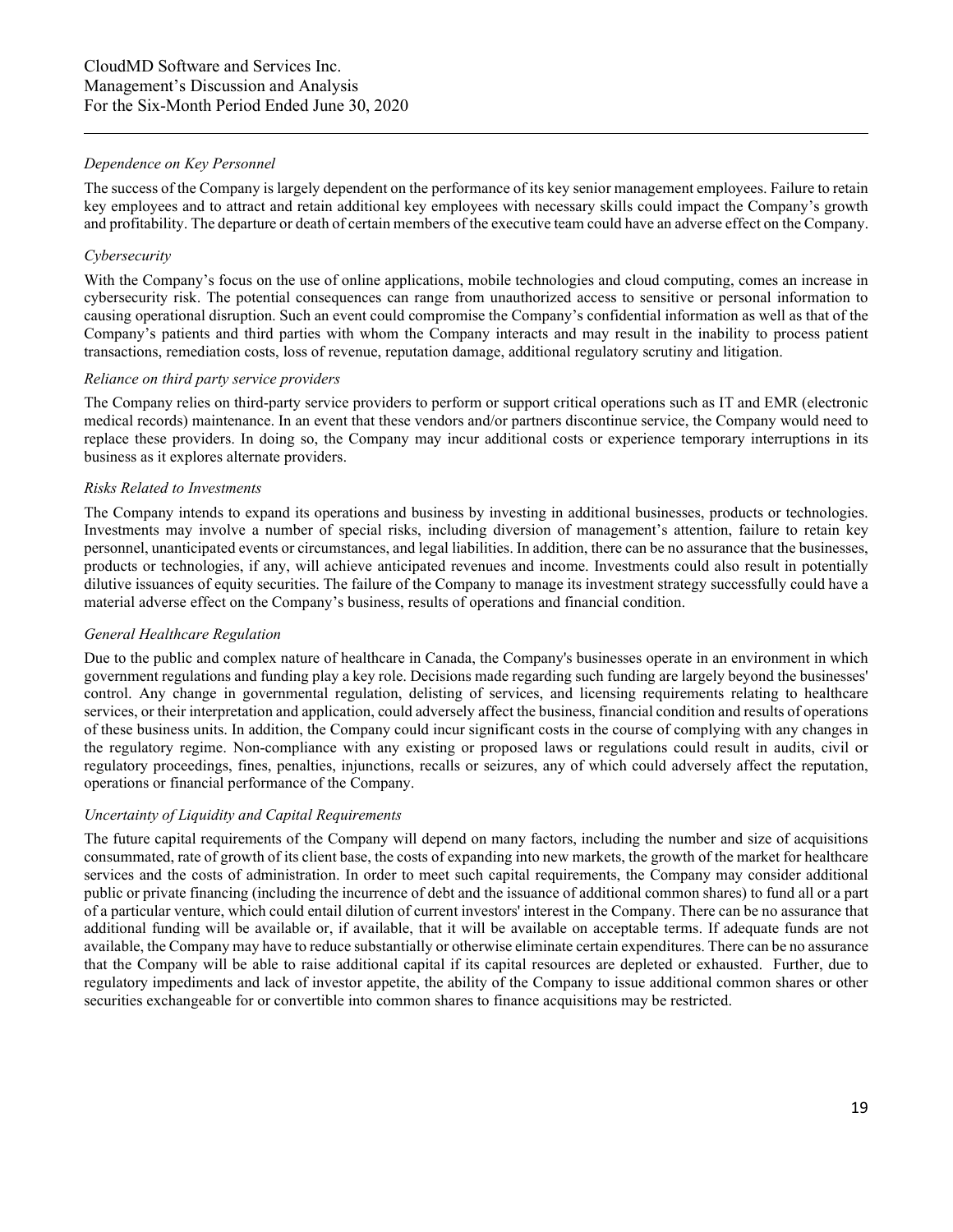## *Shortage of Healthcare Professionals*

Due to the ongoing shortage of certain professional medical personnel in Canada, as the Company continues to grow its operations, it may experience difficulty in recruiting physicians, nurses and other healthcare practitioners. As a result, this may adversely impact the business, financial condition and results of operations.

## *Confidentiality of Personal and Health Information –*

Given the nature of the business, the Company and its subsidiaries' employees are privy to sensitive information, such as medical histories, on clients. Although the Company has clear policies & procedures in place, there can be no assurance that these are sufficient to address the privacy concerns of existing and future clients. In the event that a breach of confidentiality takes place, the Company could be liable for damages or for criminal fines or penalties.

#### *Competition*

There can be no assurance that the Issuer will successfully differentiate its current and proposed services from the services of its competitors, or that the marketplace will consider the products and services of the company to be superior to competing services.

#### *Limited Location*

All the Company's current revenues will be derived from its HealthVue clinics located in the Province of British Columbia, Canada. Consequently, the Company's performance will depend on establishing market acceptance of its clinics and services. Any reduction in anticipated future demand or anticipated future sales of these services or any increase in competition or changes to economic or other factors impacting that market could have a material adverse effect on the company's business prospects, operating results, or financial condition.

# *Legislative, Insurance, Compliance Costs, Regulatory Action and Environment*

To comply with various increasing and complex regulatory reporting and standards involves significant cost. Changes to securities regulatory standards, account policy, and compliance reporting could place an additional expense burden on the Company. Insurers may increase premiums as the Company's business continue to grow so future premiums for the Company's insurance policies, including directors' and officers' insurance policies, could be subject to increase.

### *Uninsured Risks*

The Company may carry insurance to protect against certain risks in such amounts as it considers adequate. Risks not insured against include lost records, loss or damage or other hazards against which such corporations cannot insure or against which they may elect not to insure.

### *Conflicts of Interest*

Certain of the directors of the Company also serve as directors and/or officers of other reporting and private companies. Consequently, there are no known conflicts but there exists the possibility for such directors to be in a position of conflict. Any decision made by such directors involving the Company will be made in accordance with their duties and obligations to deal fairly and in good faith with the Company and such other companies. In addition, such directors will declare, and refrain from voting on, any matter in which such directors may have a conflict of interest.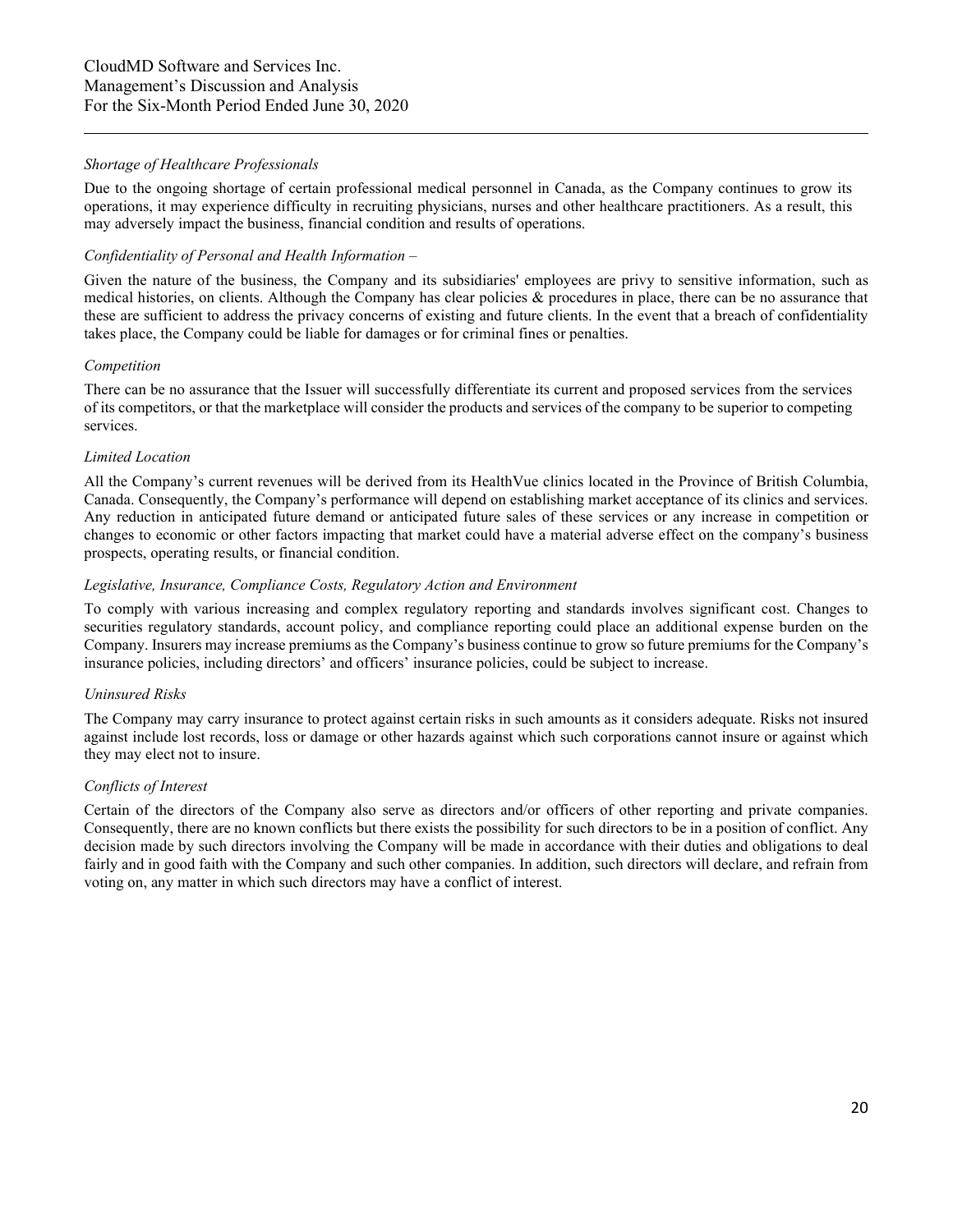#### **SUBSEQUENT EVENTS**

- Subsequent to June 30, 2020, the Company issued 877,091 common shares upon exercise of 490,000 shareholder warrants at an exercise price ranging from \$0.65 to \$1.00 per share, 137,091 agent warrants at an exercise price from between \$0.48 to \$0.65 per share and 250,000 stock options at an exercise price ranging from \$0.50 to \$0.76 per share
- On July 16, 2020, the Company announced the signing of a binding term sheet to acquire 100 per cent of Snapclarity Inc. "Snapclarity". Snapclarity is a mental health care pioneer. Its on-demand digital platform provides an assessment for an individual's personal risk of mental health disorders resulting in a personalized care plan, access to on-line resources, a clinical health care team and the ability to match to the right therapists. Snapclarity's product offering is a connected, collaborative model that leaves individuals feeling empowered, motivated, and supported throughout their entire treatment journey.

Under the terms of the agreement, in consideration for the purchase of all of the outstanding Snapclarity securities, the Company has agreed to pay shareholders aggregate consideration of \$3.35-million, subject to certain holdbacks, payable as up to \$975,000 in cash and up to \$2,375,000 in shares of the Company. All shares issued pursuant to the acquisition are subject to a two-year release. Additionally, subject to the achievement of certain performance conditions in 2021 and 2022, Snapclarity may earn an additional \$3.65-million in equity-based consideration.

- On July 20, 2020, the Company issued 700,000 options to management of the Company at an exercise price of \$0.70 per share. The options have a five-year expiry date from the date of grant.
- On July 23, 2020, the Company issued 250,000 options to consultants of the Company at an exercise price of \$0.70 per share. The options have a 1-year expiry date from the date of grant.
- On July 28, 2020, the Company issued 100,000 options to a director of the Company at an exercise price of \$0.70 per share. The options have a five-year expiry date from the date of grant.
- On August 5, 2020, the Company announced closing of the acquisition of South Surrey Medical Clinic. ("South Surrey"). South Surrey is a premier provider of integrated medical solutions, operating with 24 health care professionals, with 12 physicians across various specialities, including mental health, women's health, sports medicine, gynecology, and psychiatry. South Surrey services over 60,000 patients and is fully equipped with on-line booking, electronic medical records (EMR) software and telemedicine, which will be easily integrated into the Company's software and clinic network.

Under the terms of the agreement, in consideration for the purchase of all of the outstanding South Surrey securities, the Company has agreed to pay shareholders aggregate consideration of up to \$700,000, payable as up to \$200,000 in cash and up to \$500,000 in shares of the Company, a portion of which is subject to the achievement of certain performance conditions and a customary working capital adjustment. The consideration shares will be subject to certain contractual restrictions on trading for a period of thirty months from the date of issuance.

- On August 6, 2020, the Company announced it has entered into a binding agreement to acquire 100% of a United Statesbased medical clinic serving chronic care patients as a part of its broader strategy for entering the U.S. market with its comprehensive suite of telehealth products.
- On August 11, 2020, the Company announced the appointment of Patrick Lo, a leading expert on data protection and regulatory privacy matters for the health care sector in North America, as a strategic adviser. Mr. Lo will act as a strategic adviser to the Company's corporate development and risk management committee, which was recently formed to ensure customers and patients are provided with the very best in critical oversight of data protection and privacy matters.
- On August 13, 2020, the Company announced it has entered into a share purchase agreement to acquire a 51% interest in West Mississauga Medical Ltd., a comprehensive family medicine and specialist medical clinic with eight family doctors and four specialists serving over 100,000 patients.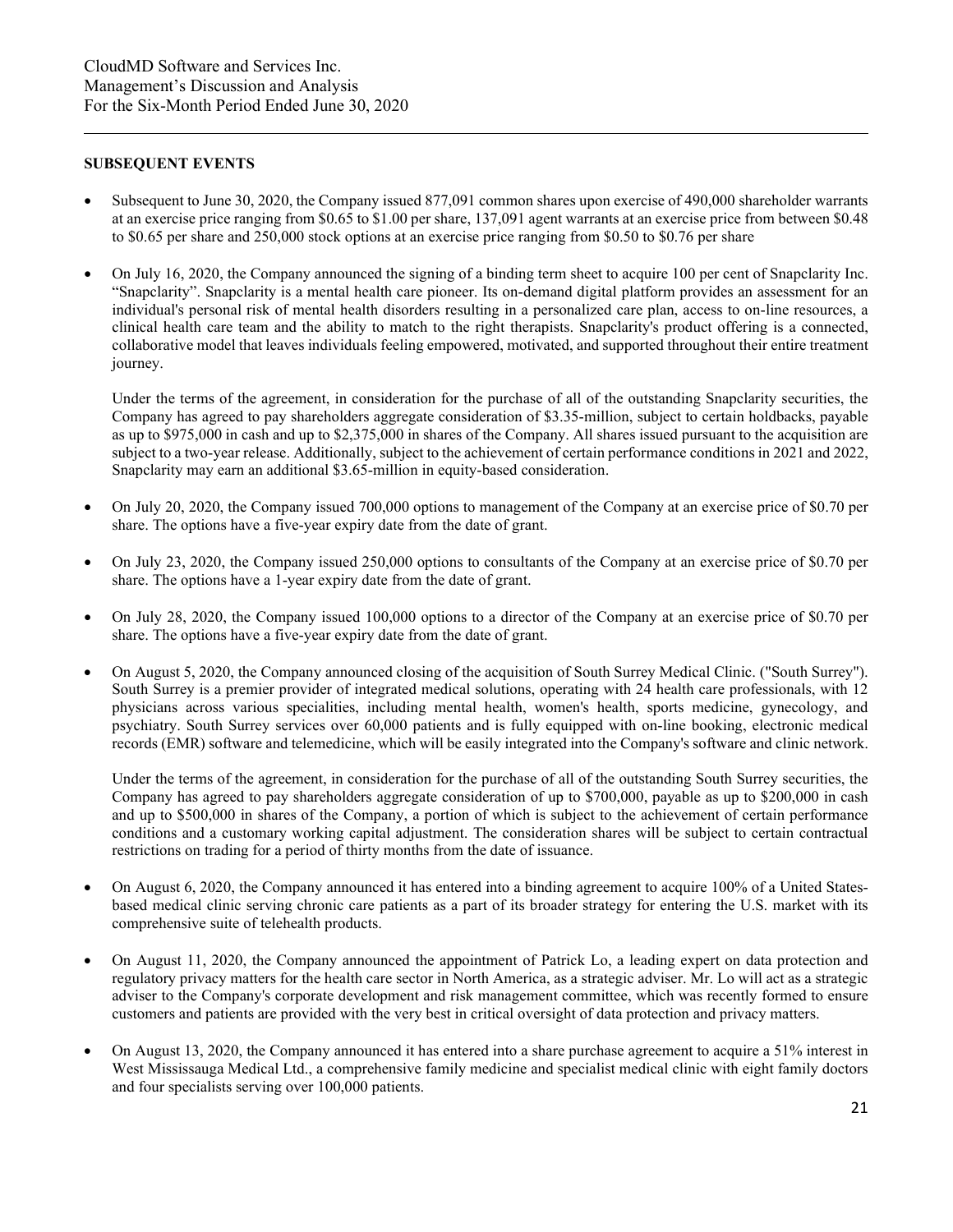Under the terms of the agreement, in consideration for the purchase of 51% of the outstanding securities of West Mississauga Medical, the Company has agreed to pay shareholders aggregate consideration of \$200,000 payable as to \$140,000 in cash and \$60,000 in common shares of the Company. The consideration shares will be subject to certain contractual restrictions on trading for a period of thirty months from the date of issuance.

• On August 26, 2020, the Company announced it has entered into a binding term sheet to acquire a 100% interest of Re:Function Health Group. ("ReFunction"), a leading integrated clinic network offering various rehabilitation services 35 Specialists & Allied Professionals including: Occupational Therapists, Physiotherapists, Kinesiologists, Psychologists, Psychiatrists, and Counsellors serving approximately 500,000 patients.

Under the terms of the agreement, in consideration for the purchase of 100% of the outstanding securities of ReFunction, the Comapny has agreed to pay shareholders aggregate consideration of \$8,000,000 payable as \$3,000,000 in cash, \$3,500,000 in common shares of the Company and a performance-based earnout of \$1,500,000 payable in annual issuances over a period of three years. The consideration shares will be subject to certain contractual restrictions on trading for a period of thirty months from the date of issuance. The consideration shares will be subject to certain contractual restrictions on trading for a period of thirty months from the date of issuance.